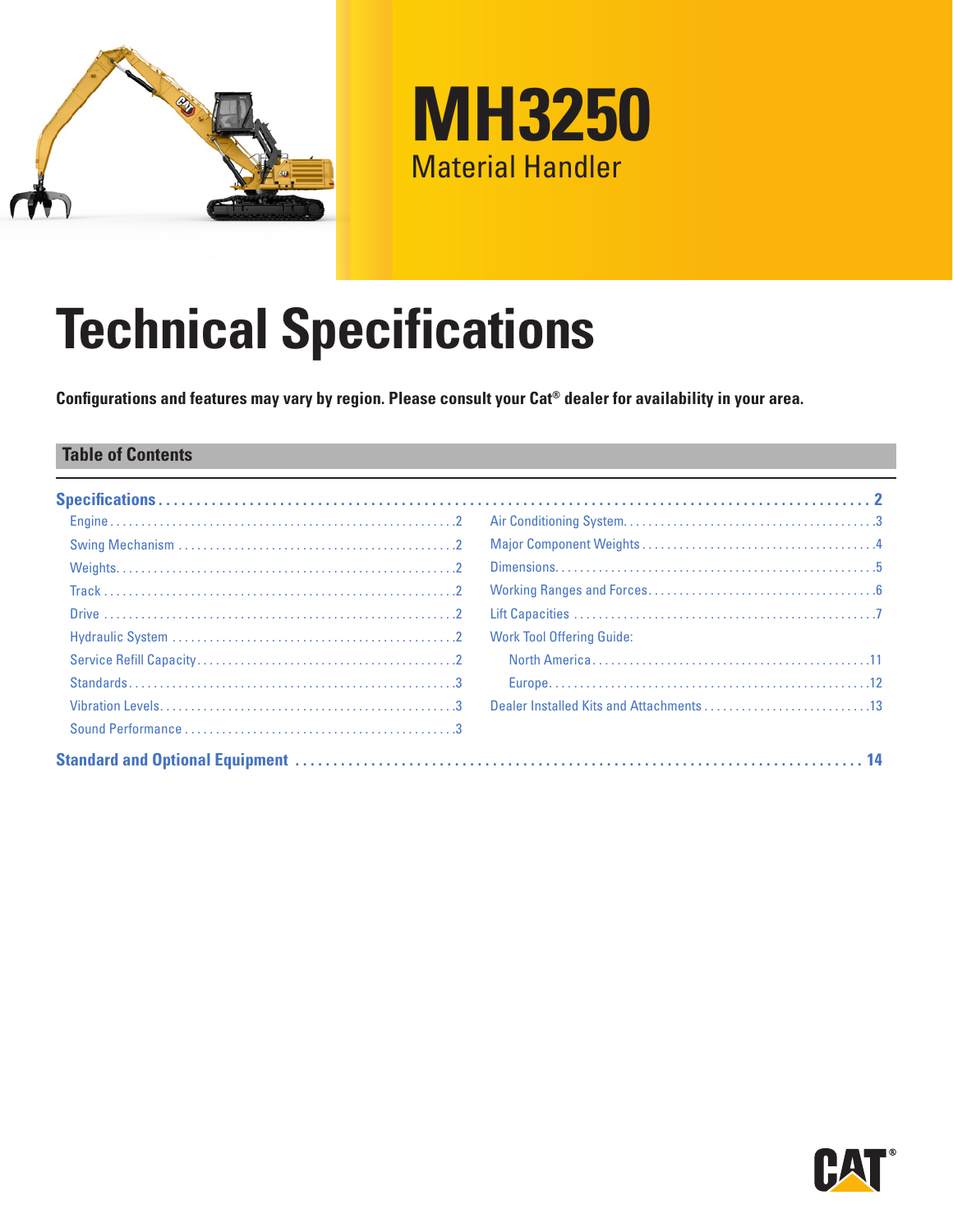<span id="page-1-0"></span>

| <b>Engine</b>               |                        |                       |
|-----------------------------|------------------------|-----------------------|
| Engine Model                | Cat <sup>®</sup> C9.3B |                       |
| <b>Engine Power</b>         |                        |                       |
| ISO 14396:2002              | 234 kW                 | $314$ hp              |
| ISO 14396 (metric)          |                        | 318 hp                |
| Net Power                   |                        |                       |
| ISO 9249:2007               | 232 kW                 | $311$ hp              |
| ISO 9249 (metric)           |                        | 315 hp                |
| 80/1269/EEC                 |                        | 311 hp                |
| <b>B</b> ore                | $115 \text{ mm}$       | $5$ in                |
| Stroke                      | $149 \text{ mm}$       | 6 in                  |
| Displacement                | 9.3 L                  | $568$ in <sup>3</sup> |
| Number of Cylinders         | 6                      |                       |
| <b>Biodiesel Capability</b> | Up to $B20^{(1)}$      |                       |

• Meets U.S. EPA Tier 4 Final and EU Stage V emission standards.

• Rated speed 1,800 rpm.

- Net power advertised is the power available at the flywheel when engine is equipped with fan, air cleaner, exhaust gas aftertreatment and alternator.
- Recommended for use up to 4500 m (14,760 ft) altitude with engine power derate above 2300 m (7,545 ft).
- (1)Cat engines are compatible with the following renewable, alternative, and biodiesel\* fuels that reduce greenhouse gases on a lifecycle basis:
	- $\checkmark$  Up to B20 biodiesel (FAME)\*\*
	- $\checkmark$  Up to 100% HVO and GTL renewable fuels
- *\*\*Refer to guidelines for successful application. Please consult your Cat dealer or "Caterpillar Machine Fluids Recommendations" (SEBU6250) for details.*
- *\*\*Engines with aftertreatment devices can use up to B20. Engines with no aftertreatment devices can use higher blends, up to B100.*

# **Swing Mechanism**

| Swing Speed          | 8.84 rpm         |                |
|----------------------|------------------|----------------|
| Maximum Swing Torque | 142 kN $\cdot$ m | 104,734 lbf-ft |

### **Weights**

| Operating Weight* | 48 850 kg | $107,700$ lb |
|-------------------|-----------|--------------|

\*MH Boom, 7.6 m (24'11") industrial stick, 6.8 mt (14,990 lb) counterweight, 600 mm (24") triple grouser shoes, full fuel tank, 75 kg (165 lb) operator, grapple 3000 kg (6,610 lb).

### **Track**

| $600 \text{ mm}$                        | $24$ in |
|-----------------------------------------|---------|
| 52.                                     |         |
|                                         |         |
| Number of Carrier Rollers (each side) 3 |         |
|                                         |         |

### **Drive**

| Gradeability         | $35^{\circ}/70\%$  |            |
|----------------------|--------------------|------------|
| Maximum Travel Speed | $3.4 \text{ km/h}$ | $2.1$ mph  |
| Maximum Drawbar Pull | 246 kN             | 55.281 lbf |

### **Hydraulic System**

| Main System - Maximum Flow     | 558 L/min<br>$(279 \times$ | $148$ gal<br>$(74 \times$ |
|--------------------------------|----------------------------|---------------------------|
|                                | 2 pumps)                   | 2 pumps)                  |
| Maximum Pressure - Implements  | 35 000 kPa                 | 5,076 psi                 |
| Maximum Pressure - Travel      | 35 000 kPa                 | 5,076 psi                 |
| Maximum Pressure – Swing       | 32 000 kPa                 | $4,061$ psi               |
| Medium Pressure - Maximum Flow | $60$ L/min                 | $16$ gal/min              |
| Medium Pressure – Max Pressure | 20000 kPa                  | $2,900$ psi               |
| Cylinders                      |                            |                           |
| Boom Cylinder - Bore           | $160 \text{ mm}$           | $6.3$ in                  |
| Boom Cylinder – Stroke         | 1357 mm                    | 53.4 in                   |
| Stick Cylinder – Bore          | $140 \text{ mm}$           | $5.5$ in                  |
| Stick Cylinder – Stroke        | 1400 mm                    | 55.1 in                   |

### **Service Refill Capacity**

| Fuel Tank (total capacity)        | 600 L  | 158.5 gal  |
|-----------------------------------|--------|------------|
| Cooling System                    | 40 L   | $10.6$ gal |
| Engine Oil (with filter)          | 32 L   | 8.5 gal    |
| Swing Drive (each)                | 18.0 L | $4.8$ gal  |
| Final Drive (each)                | 15L    | $4.0$ gal  |
| Hydraulic System (including tank) | 373 L  | 98.5 gal   |
| Hydraulic Tank                    | 161 L  | $42.5$ gal |
| Diesel Exhaust Fluid (DEF) Tank   | 80 L   | $21.1$ gal |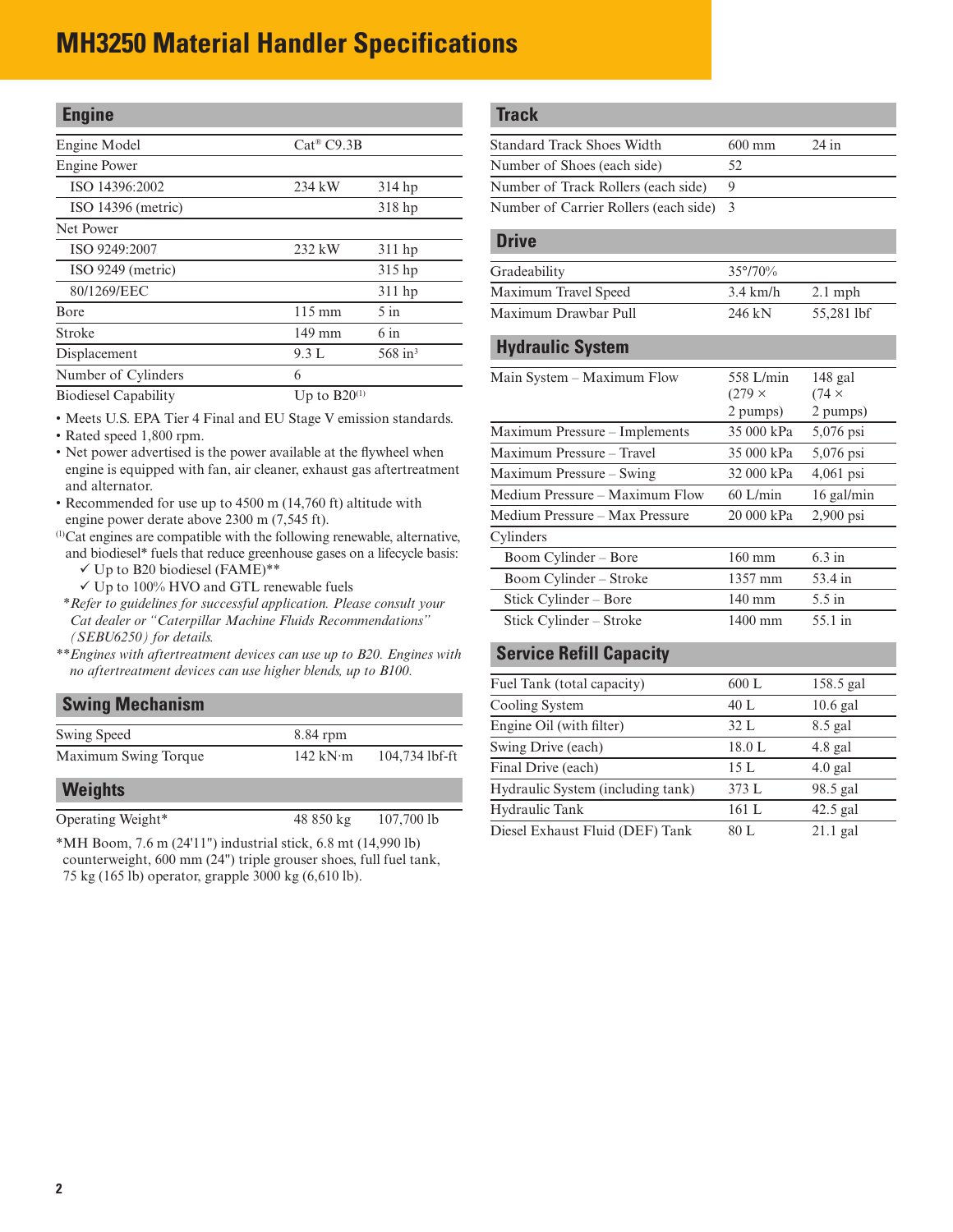<span id="page-2-0"></span>

| <b>Standards</b>                            |                                                  |  |
|---------------------------------------------|--------------------------------------------------|--|
| <b>Brakes</b>                               | ISO 10265:2008                                   |  |
| Cab/TOPS (Tip Over<br>Protective Structure) | $EN474-5:2006 + A3:2013$                         |  |
| FOGS (Falling Object Guard)<br>(optional)   | ISO 10262:1998 (Level II)                        |  |
| Cab/Sound Levels                            | Meets appropriate.<br>standards as listed below  |  |
| <b>Vibration Levels</b>                     |                                                  |  |
| Maximum Hand/Arm                            |                                                  |  |
| ISO 5349-2001                               | $< 8.2$ ft/s <sup>2</sup><br>$2.5 \text{ m/s}^2$ |  |
| Maximum Whole Body                          |                                                  |  |

ISO/TR 25398:2006  $\leq 0.5 \text{ m/s}^2$   $\leq 1.6 \text{ ft/s}^2$ 

Seat Transmissibility Factor

ISO 7096:2000-Spectral Class EM6 <0.7

#### **Sound Performance**

| $73 \text{ dB}(A)$  |  |
|---------------------|--|
|                     |  |
| $105 \text{ dB}(A)$ |  |
|                     |  |

• Operator Sound – The operator sound level is measured according to the procedures specified in ISO 6396:2008, for a cab offered by Caterpillar, when properly installed and maintained and tested with the door and windows closed.

- Exterior Sound The labeled exterior sound power level is measured according to the test procedures specified in ISO 6395:2008.
- The machine sound power level meets the criteria that are specified in the applicable regional regulations, e.g. 2000/14/EC as amended by 2005/88/EC.
- Hearing protection may be needed when operating with an open operator station and cab (when not properly maintained for doors/ windows open) for extended periods or in noisy environment(s).

#### **Air Conditioning System**

The air conditioning system on this machine contains the fluorinated greenhouse gas refrigerant R134a (Global Warming Potential  $= 1430$ ). The system contains 1.2 kg of refrigerant which has a  $CO<sub>2</sub>$  equivalent of 1.716 metric tonnes.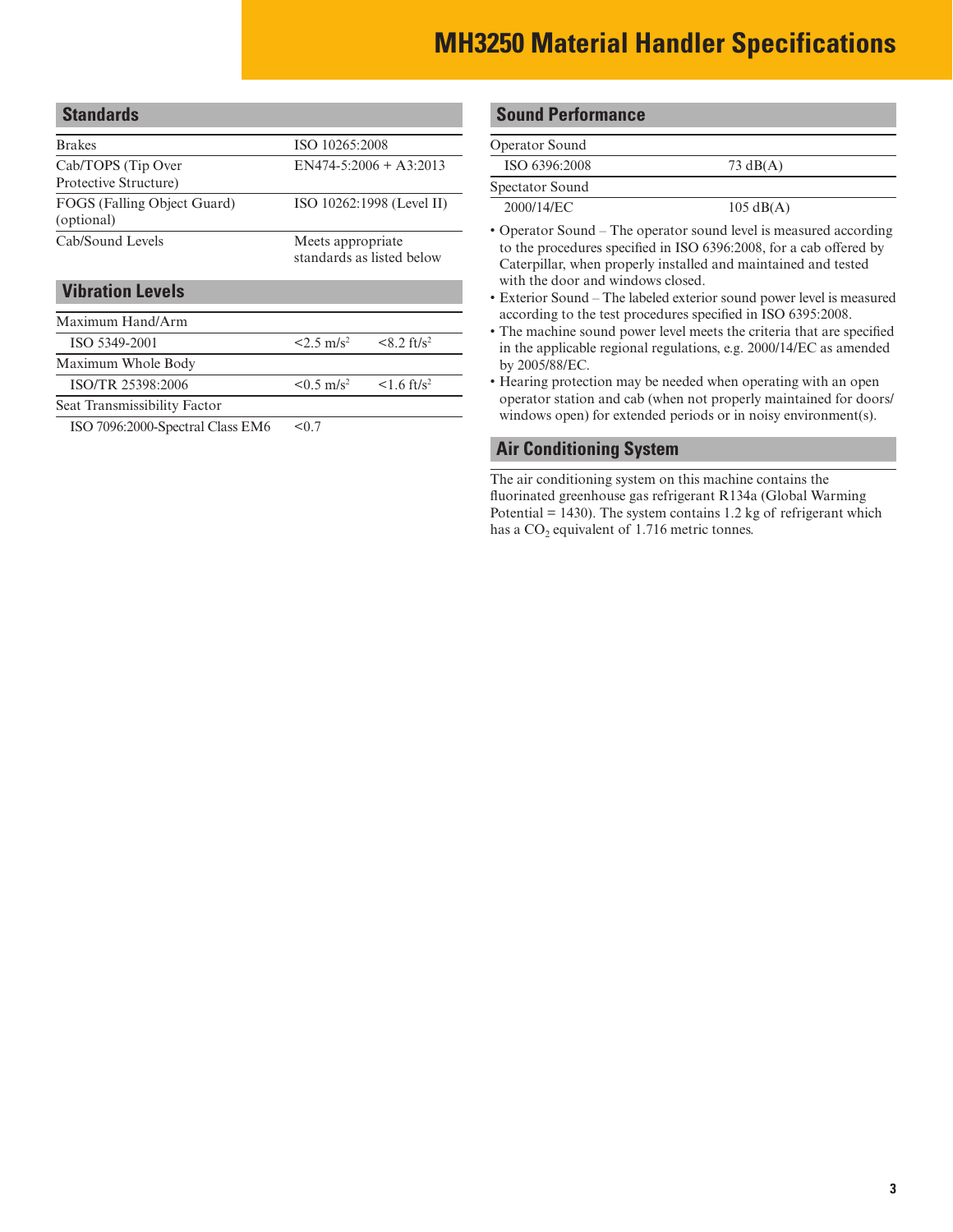<span id="page-3-0"></span>

| <b>Major Component Weights</b>                                                                                                                                             |           |           |
|----------------------------------------------------------------------------------------------------------------------------------------------------------------------------|-----------|-----------|
| Base machine with variable gauge undercarriage with single flange track<br>rollers and carrier rollers, with 600 mm (24") triple grouser track shoes<br>and boom cylinders | 32 250 kg | 71,100 lb |
| Boom (including stick cylinders, pins and standard hydraulic lines):                                                                                                       |           |           |
| MH Boom 9.2 m (30'2")                                                                                                                                                      | 4680 kg   | 10,320 lb |
| Stick (including pins and standard hydraulic lines):                                                                                                                       |           |           |
| Industrial Stick 6.1 m (20'0")                                                                                                                                             | 1790 kg   | 3,950 lb  |
| Industrial Stick 7.6 m (24'11")                                                                                                                                            | $2120$ kg | 4,670 lb  |
| Counterweight:                                                                                                                                                             |           |           |
| 6800 kg (14,990 lb) Counterweight                                                                                                                                          | 6800 kg   | 14,990 lb |
| Two Boom Cylinders                                                                                                                                                         | 830 kg    | 1,830 lb  |
| Variable Gauge Undercarriage:                                                                                                                                              |           |           |
| Base Frame with DF Track Rollers and Carrier Rollers                                                                                                                       | 10 460 kg | 23,060 lb |
| <b>Track Shoes:</b>                                                                                                                                                        |           |           |
| 600 mm (24") Width, 15.5 mm (0.6") Thick, Triple Grouser Track Shoes                                                                                                       | 5290 kg   | 11,660 lb |
| Optional Equipment:                                                                                                                                                        |           |           |
| Generator                                                                                                                                                                  | 180 kg    | $400$ lb  |
| <b>FOGS</b> Guard                                                                                                                                                          | 130 kg    | 290 lb    |
| Grapples (with mounting bracket):                                                                                                                                          |           |           |
| GSH425-750-S (0.75 m <sup>3</sup> /1.0 yd <sup>3</sup> )                                                                                                                   | $1674$ kg | 3,690 lb  |
| GSH425-950-S (0.95 m <sup>3</sup> /1.25 yd <sup>3</sup> )                                                                                                                  | 1712 kg   | 3,770 lb  |
| GSH425-1150-S (1.15 m <sup>3</sup> /1.5 yd <sup>3</sup> )                                                                                                                  | 1767 kg   | 3,900 lb  |
| GSH440-950-S (0.95 m <sup>3</sup> /1.25 yd <sup>3</sup> )                                                                                                                  | 2183 kg   | 4,810 lb  |
| GSH525-750-S (0.75 m <sup>3</sup> /1.0 yd <sup>3</sup> )                                                                                                                   | 2215 kg   | 4,880 lb  |
| GSH525-750-C (0.75 m <sup>3</sup> /1.0 yd <sup>3</sup> )                                                                                                                   | 2311 kg   | 5,090 lb  |
| GSH525-950-S (0.95 m <sup>3</sup> /1.25 yd <sup>3</sup> )                                                                                                                  | 1976 kg   | 4,360 lb  |
| GSH525-950-C (0.95 m <sup>3</sup> /1.25 yd <sup>3</sup> )                                                                                                                  | 2168 kg   | 4,780 lb  |
|                                                                                                                                                                            |           |           |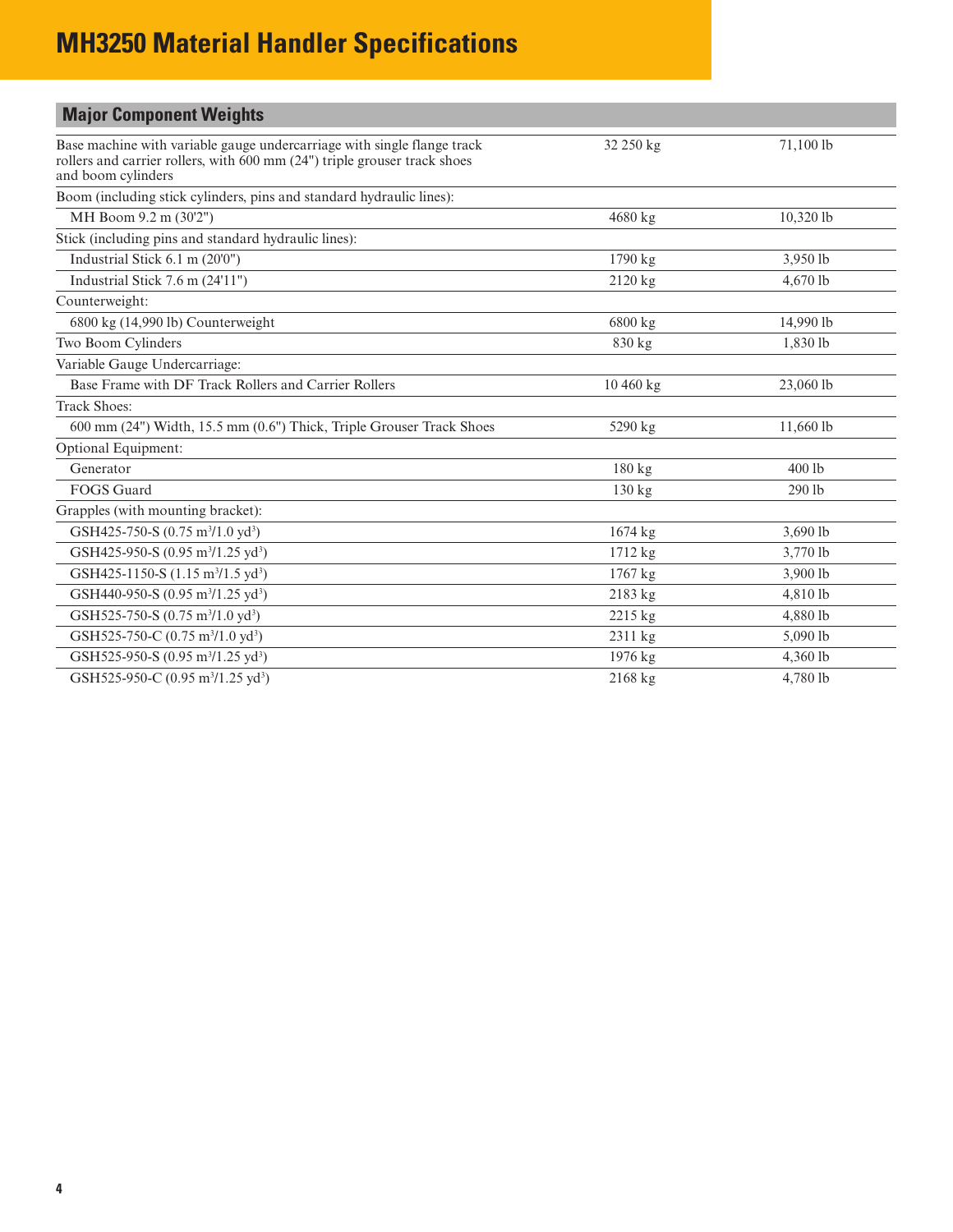### <span id="page-4-0"></span>**Dimensions**

All dimensions are approximate.



| <b>Boom Option</b>                                            | <b>MH Boom</b><br>$9.2$ m $(30'2'')$    |         |                                          |        |
|---------------------------------------------------------------|-----------------------------------------|---------|------------------------------------------|--------|
| <b>Stick Option</b>                                           | <b>Industrial</b><br>$6.1$ m $(20'0'')$ |         | <b>Industrial</b><br>$7.6$ m $(24'11'')$ |        |
| 1 Machine Height                                              |                                         |         |                                          |        |
| Shipping Height – without Falling Object Guard, without Stick | 3500 mm                                 | 11'6''  | 3500 mm                                  | 11'6'' |
| Shipping Height – with Falling Object Guard, without Stick    | 3570 mm                                 | 11'9"   | 3570 mm                                  | 11'9'' |
| Cab Lowered – without Falling Object Guard                    | 3500 mm                                 | 11'6''  | 3500 mm                                  | 11'6'' |
| Cab Lowered - with Falling Object Guard                       | 3570 mm                                 | 11'9"   | 3570 mm                                  | 11'9"  |
| Cab Raised - without Falling Object Guard                     | 6020 mm                                 | 19'9"   | 6020 mm                                  | 19'9"  |
| Cab Raised – with Falling Object Guard                        | 6160 mm                                 | 20'3''  | 6160 mm                                  | 20'3"  |
| With Boom/Stick Installed                                     | 3520 mm                                 | 11'7''  | 5270 mm                                  | 17'3'' |
| 2 Machine Length                                              |                                         |         |                                          |        |
| Shipping Length - without Stick                               | 12 700 mm                               | 41'8"   | 12 700 mm                                | 41'8"  |
| With Boom/Stick Installed                                     | 12 950 mm                               | 42'6"   | 12 610 mm                                | 41'4"  |
| 3 Upper Frame Width                                           |                                         |         |                                          |        |
| Without Walkways and Handrails                                | 2970 mm                                 | 9'9''   | 2970 mm                                  | 9'9''  |
| Including Walkways and Handrails                              | 3820 mm                                 | 12'6''  | 3820 mm                                  | 12'6"  |
| 4 Tail Swing Radius                                           | 3530 mm                                 | 11'7''  | 3530 mm                                  | 11'7'' |
| <b>5</b> Counterweight Clearance                              | 1410 mm                                 | 4'8''   | 1410 mm                                  | 4'8''  |
| <b>6</b> Ground Clearance                                     | 700 mm                                  | 2'4''   | 700 mm                                   | 2'4''  |
| 7 Track Length - Length to Center of Rollers                  | 4340 mm                                 | 14'3''  | 4340 mm                                  | 14'3'' |
| 8 Track Length                                                | 5350 mm                                 | 17'7''  | 5350 mm                                  | 17'7'' |
| 9 Track Gauge: Variable Gauge Undercarriage                   |                                         |         |                                          |        |
| Retracted                                                     | 3220 mm                                 | 10'7"   | 3220 mm                                  | 10'7"  |
| Extended                                                      | 3720 mm                                 | 12'2"   | 3720 mm                                  | 12'2'' |
| 10 Undercarriage Width                                        |                                         |         |                                          |        |
| Variable Gauge Undercarriage Retracted – 600 mm (24") Shoes   | 4010 mm                                 | 13'2"   | 4010 mm                                  | 13'2"  |
| Variable Gauge Undercarriage Extended - Extended              | 4510 mm                                 | 14'10'' | 4510 mm                                  | 14'10" |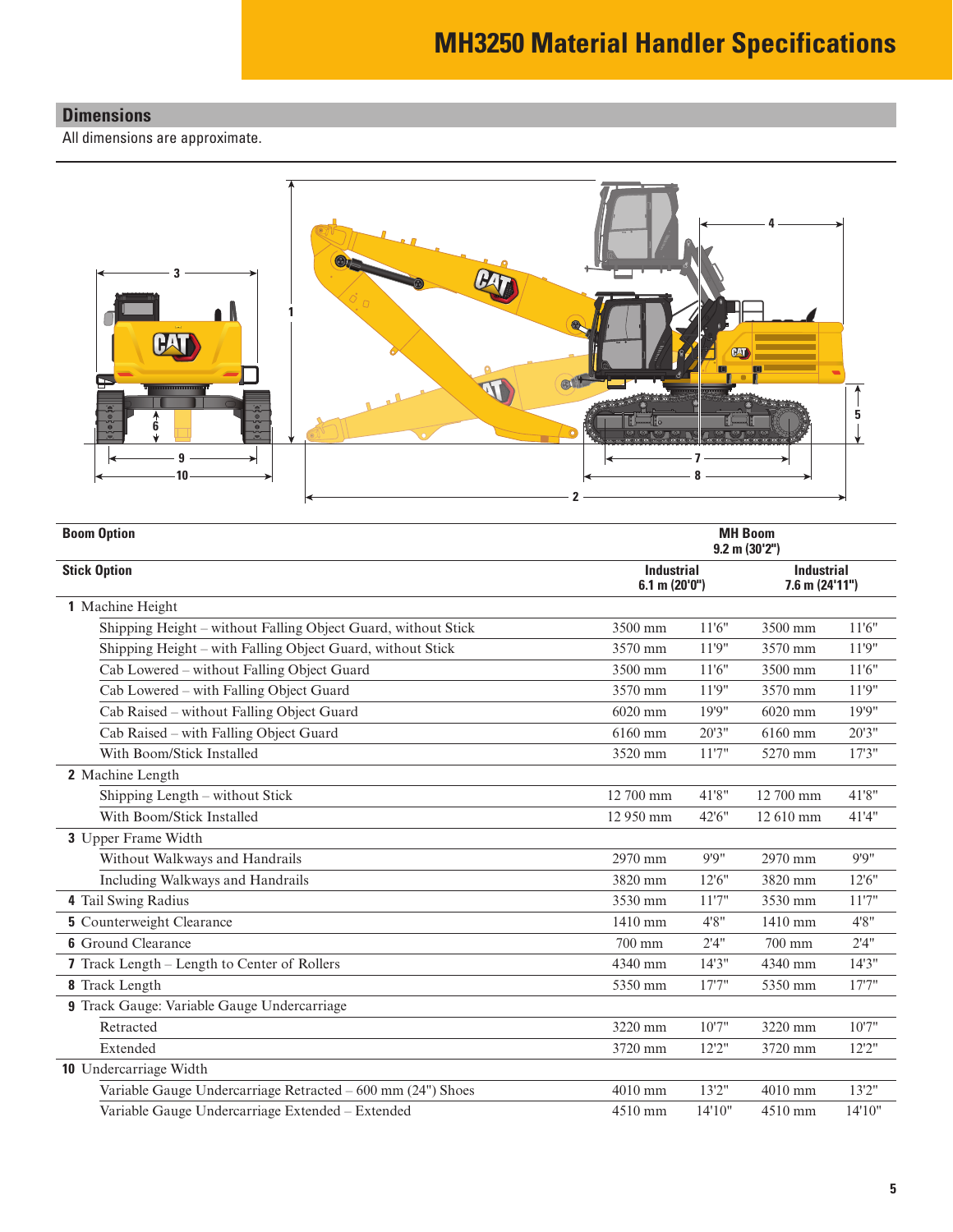# <span id="page-5-0"></span>**Working Ranges and Forces**

All dimensions are approximate.



| <b>Boom Option</b>                    | <b>MH Boom</b><br>$9.2 \text{ m} (30'2'')$    |        |                    |                                          |  |  |  |
|---------------------------------------|-----------------------------------------------|--------|--------------------|------------------------------------------|--|--|--|
| <b>Stick Option</b>                   | <b>Industrial</b><br>$6.1 \text{ m} (20'0'')$ |        |                    | <b>Industrial</b><br>$7.6$ m $(24'11'')$ |  |  |  |
| 1 Maximum Height*                     | 15 770 mm                                     | 51'9"  | $16850 \text{ mm}$ | 55'3"                                    |  |  |  |
| 2 Minimum Height*                     | 5530 mm                                       | 18'2"  | $4090$ mm          | 13'5''                                   |  |  |  |
| <b>3</b> Minimum Swing Radius – Front | $2730$ mm                                     | 8'11"  | 3870 mm            | 12'8''                                   |  |  |  |
| 4 Maximum Reach*                      | 14 620 mm                                     | 48'0"  | $16010 \text{ mm}$ | 52'6"                                    |  |  |  |
| <b>5</b> Maximum Depth <sup>*</sup>   | 5590 mm                                       | 18'4"  | 7090 mm            | 23'3"                                    |  |  |  |
| <b>6</b> Boom Pin Height              | 11 450 mm                                     | 37'7'' | 11 450 mm          | 37'7''                                   |  |  |  |

\*Dimensions refer to stick nose pin.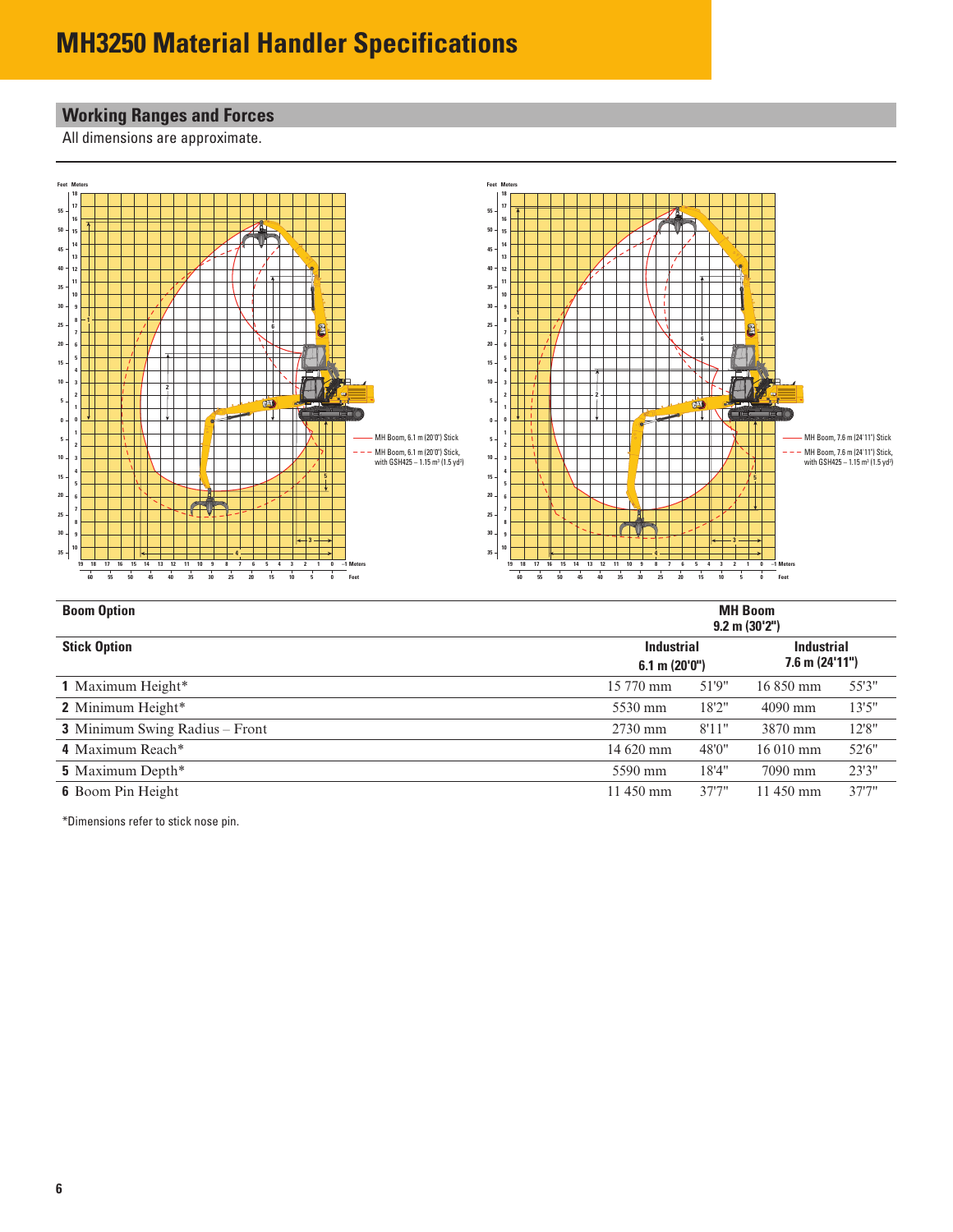# <span id="page-6-0"></span>**Lift Capacities – Counterweight: 6800 kg (14,990 lb)**

Without attachment

|                         |          | 6.1 m (20'0'')     |                    | $9.2$ m $(30'2'')$ |                    |                    | 600 mm (24") Track Shoes |                  |                    |                           | 4340 mm (14'3")   |                  |  |  |
|-------------------------|----------|--------------------|--------------------|--------------------|--------------------|--------------------|--------------------------|------------------|--------------------|---------------------------|-------------------|------------------|--|--|
|                         |          | Industrial         |                    | ₿                  |                    |                    |                          |                  |                    |                           |                   |                  |  |  |
|                         |          |                    |                    |                    |                    |                    |                          |                  |                    |                           |                   |                  |  |  |
|                         |          |                    |                    |                    |                    | 3720 mm (12'2")    |                          |                  |                    |                           | 5350 mm (17'7")   |                  |  |  |
|                         |          |                    | 4500 mm            |                    | 6000 mm            |                    | 7500 mm                  | 9000 mm          |                    |                           |                   |                  |  |  |
|                         |          |                    | (15'0'')           |                    | (20'0'')           |                    | (25'0'')                 |                  | (30'0'')           |                           |                   |                  |  |  |
|                         |          | ∦կ                 | Œ                  | 判                  | Œ                  | $\mathbb{F}_1$     | ď                        | ∦∦               | æ                  | $\mathbf{F}_{\mathbf{J}}$ | Þ                 | mm<br>ft/in      |  |  |
| 15 000 mm               | kg       |                    |                    |                    |                    |                    |                          |                  |                    | $*6050$                   | $*6050$           | 7080             |  |  |
| 50'0"<br>13 500 mm      | lb<br>kg |                    |                    | *15,750            | *15,750            | *8200              | *8200                    | *5950            | *5950              | *13,800<br>*5300          | *13,800<br>*5300  | 21'8"<br>9310    |  |  |
| 45'0"                   | lb       |                    |                    |                    |                    | $*17,100$          | *17,100                  |                  |                    | *11,800                   | *11,800           | 29'7"            |  |  |
| 12 000 mm               | kg       |                    |                    |                    |                    | *9350              | *9350                    | *8300            | *8300              | *4900                     | *4900             | 10 880           |  |  |
| 40'0"                   | Ib       |                    |                    |                    |                    | *20,400            | *20,400                  | *17,250          | *17,250            | *10,850                   | *10,850           | 35'1''           |  |  |
| 10 500 mm<br>35'0"      | kg<br>lb |                    |                    |                    |                    | *9350<br>*20,350   | *9350<br>*20,350         | *8300            | *8300              | *4700                     | *4700<br>*10,350  | 12 070<br>39'2"  |  |  |
| 9000 mm                 | kg       |                    |                    |                    |                    | *9550              | *9550                    | *18,100<br>*8400 | *18,100<br>$*8400$ | *10,350<br>*4600          | *4600             | 12 970           |  |  |
| 30'0"                   | lb       |                    |                    |                    |                    | *20,700            | *20,700                  | *18,250          | *18,250            | *10,100                   | *10,100           | 42'3"            |  |  |
| 7500 mm                 | kg       |                    |                    | *11 700            | *11700             | *9900              | *9900                    | *8600            | *8600              | *4550                     | *4550             | 13 650           |  |  |
| 25'0"                   | Ib       |                    |                    | *25,400            | *25,400            | *21,500            | *21,500                  | *18,700          | *18,700            | *10,000                   | $*10,000$         | 44'7"            |  |  |
| 6000 mm                 | kg       | *16 200            | *16 200            | *12 650            | *12 650            | *10 400            | *10 400                  | *8900            | *8900              | *4600                     | *4600             | 14 140<br>46'3"  |  |  |
| 20'0"<br>4500 mm        | lb<br>kg | *34,950<br>*18 300 | *34,950<br>*18 300 | *27,300<br>*13 650 | *27,300<br>*13 650 | *22,550<br>*10 950 | *22,550<br>*10 950       | *19,250<br>*9150 | *19,250<br>*9150   | *10,100<br>*4700          | *10,100<br>4550   | 14 450           |  |  |
| 15'0"                   | lb       | *39,400            | *39,400            | *29,450            | *29,450            | *23,700            | *23,700                  | *19,850          | *19,850            | *10,300                   | 10,050            | 47'4"            |  |  |
| 3000 mm                 | kg       | *11 400            | *11 400            | *14 400            | *14 400            | *11 350            | *11 350                  | *9350            | 9150               | *4850                     | 4450              | 14 600           |  |  |
| 10'0"                   | lb       | *28,150            | *28,150            | *31,100            | *31,100            | *24,550            | *24,550                  | *20,300          | 19,700             | *10,650                   | 9,750             | 47'10"           |  |  |
| 1500 mm<br>5'0"         | kg<br>lb | $*6150$<br>*14,350 | $*6150$<br>*14,350 | *14 500<br>*31,400 | *14500<br>*31,400  | *11 450<br>*24,750 | 11 300<br>24,400         | *9400<br>*20,300 | 8750<br>18,850     | *4900<br>*10,800          | 4350<br>9,600     | 14 600<br>47'10" |  |  |
| 0 <sub>mm</sub>         | kg       | *5800              | *5800              | *12 250            | *12 250            | $*11100$           | 10 900                   | *9150            | 8450               | *4600                     | 4400              | 14 4 4 0         |  |  |
| 0'0''                   | lb       | *13,150            | *13,150            | *28,450            | *28,450            | *24,050            | 23,450                   | *19,750          | 18,200             | *10,100                   | 9,650             | 47'4"            |  |  |
| $-1500$ mm              | kg       | $*6350$            | *6350              | *10 950            | *10 950            | *10 300            | *10 300                  | *8550            | 8250               | *4250                     | $*4250$           | 14 120           |  |  |
| $-5'0''$                | lb       | *14,400            | *14,400            | *25,050            | *25,050            | *22,350            | *22,350                  | *18,500          | 17,750             | *9,300                    | *9,300            | 46'3"            |  |  |
| $-3000$ mm              | kg       | *7200              | *7200              | *10 700            | *10 700            | *9100              | *9100                    | *7650            | *7650              | *3750                     | *3750             | 13 6 20          |  |  |
| $-10'0''$<br>$-4500$ mm | lb       | $*16,150$          | *16,150            | *23,150<br>$*8400$ | *23,150<br>$*8400$ | *19,650<br>*7450   | *19,650<br>*7450         | *16,450<br>*6350 | *16,450<br>*6350   | $*8,200$<br>$*3500$       | $*8,200$<br>*3500 | 44'7"<br>12 600  |  |  |
| $-15'0''$               | kg<br>lb |                    |                    | *18,100            | *18,100            | *15,950            | *15,950                  | *13,550          | *13,550            | $*7,700$                  | $*7,700$          | 40'11"           |  |  |
|                         |          |                    |                    |                    |                    |                    |                          |                  |                    |                           |                   |                  |  |  |
|                         |          | $\ast$             |                    |                    |                    | ISO 10567          |                          |                  |                    |                           |                   |                  |  |  |



\* Indicates that the load is limited by hydraulic lifting capacity rather than tipping load. The above loads are in compliance with hydraulic excavator lift capacity standard ISO 10567:2007. They do not exceed 87% of hydraulic lifting capacity or 75% of tipping load. Weight of all lifting accessories must be deducted from the above lifting capacities. Lifting capacities are based on the machine standing on a firm, uniform supporting surface. The use of a work tool attachment point to handle/lift objects, could affect the machine lift performance.

Lift capacity stays with ±5% for all available track shoes.

Always refer to the appropriate Operation and Maintenance Manual for specific product information.

*(continued on next page)*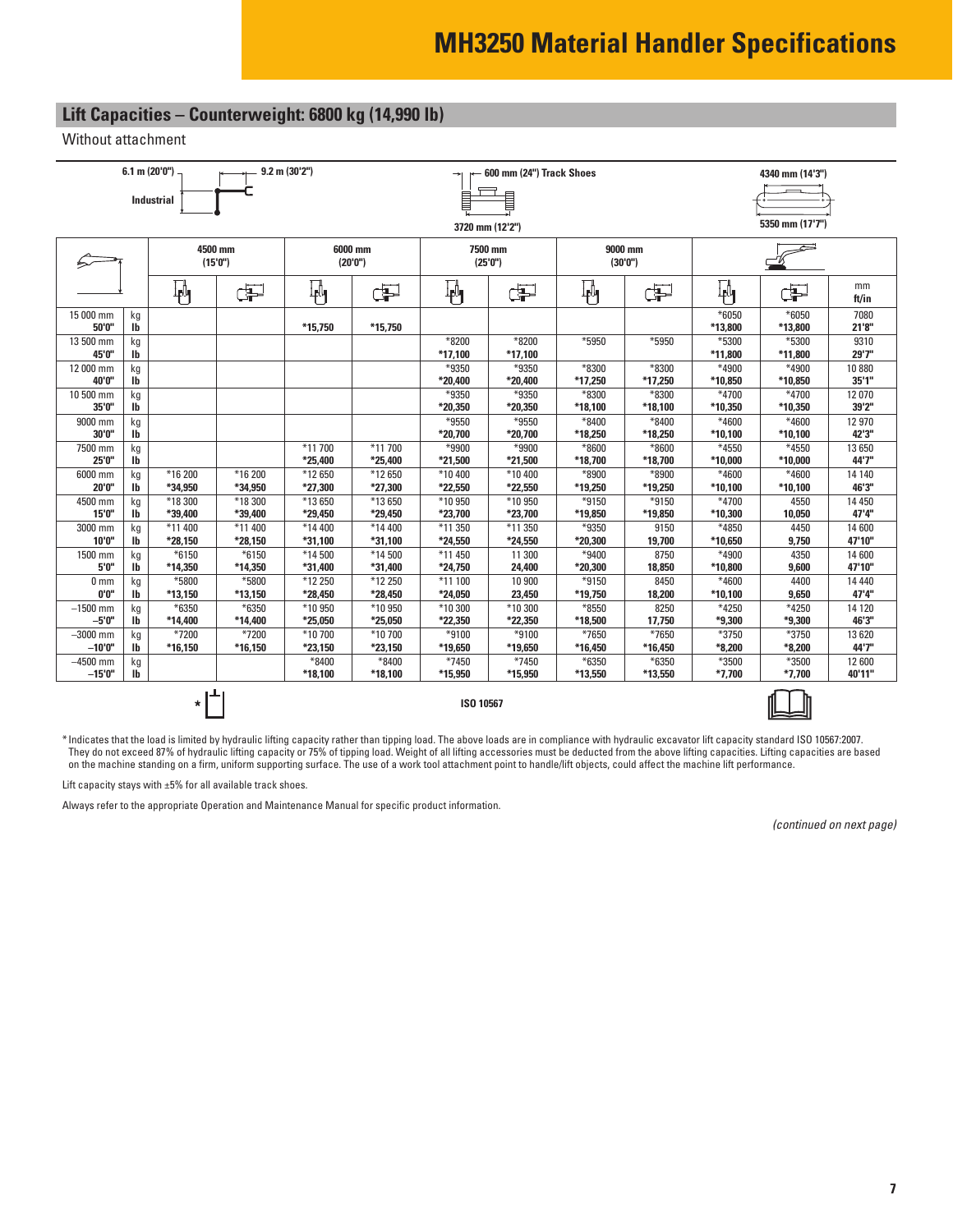### **Lift Capacities – Counterweight: 6800 kg (14,990 lb)** *(continued)*

Without attachment

| ₿<br><b>Industrial</b><br>3720 mm (12'2")<br>10 500 mm<br>12 000 mm<br>13 500 mm<br>(35'0'')<br>(40'0")<br>(45'0'')<br>$\mathbb{F}_{\mathbf{0}}$<br>$\mathbb{F}$<br>$\overline{\mathbb{F}}^4$<br>₩<br>F<br>F<br>ď<br>*6050<br>15 000 mm<br>kg<br>50'0"<br>lb<br>*13,800<br>*5300<br>13 500 mm<br>kg<br>45'0"<br>*11,800<br>lb<br>*5800<br>*4900<br>12 000 mm<br>*5800<br>kg<br>40'0"<br>*11.050<br>$*11,050$<br>*10,850<br>lb<br>*7500<br>*7500<br>*4850<br>10 500 mm<br>$*4850$<br>$*4700$<br>kg<br>35'0"<br>*16.350<br>*16,350<br>*10.350<br>lb<br>*7500<br>*7500<br>9000 mm<br>*6800<br>6550<br>*4600<br>kg<br>30'0"<br>*16,350<br>lb<br>*16,350<br>*14,250<br>14,000<br>$*10,100$<br>*7600<br>*7600<br>*6800<br>6450<br>*5050<br>*5050<br>*4550<br>7500 mm<br>kg<br>25'0"<br>*16,550<br>*16,550<br>*14,750<br>13,850<br>$*10,000$<br>lb<br>*7750<br>*7750<br>*6850<br>*4600<br>6000 mm<br>6300<br>6050<br>5200<br>kg | 5350 mm (17'7")  |                 |
|--------------------------------------------------------------------------------------------------------------------------------------------------------------------------------------------------------------------------------------------------------------------------------------------------------------------------------------------------------------------------------------------------------------------------------------------------------------------------------------------------------------------------------------------------------------------------------------------------------------------------------------------------------------------------------------------------------------------------------------------------------------------------------------------------------------------------------------------------------------------------------------------------------------------------|------------------|-----------------|
|                                                                                                                                                                                                                                                                                                                                                                                                                                                                                                                                                                                                                                                                                                                                                                                                                                                                                                                          |                  |                 |
|                                                                                                                                                                                                                                                                                                                                                                                                                                                                                                                                                                                                                                                                                                                                                                                                                                                                                                                          |                  |                 |
|                                                                                                                                                                                                                                                                                                                                                                                                                                                                                                                                                                                                                                                                                                                                                                                                                                                                                                                          |                  |                 |
|                                                                                                                                                                                                                                                                                                                                                                                                                                                                                                                                                                                                                                                                                                                                                                                                                                                                                                                          |                  |                 |
|                                                                                                                                                                                                                                                                                                                                                                                                                                                                                                                                                                                                                                                                                                                                                                                                                                                                                                                          |                  |                 |
|                                                                                                                                                                                                                                                                                                                                                                                                                                                                                                                                                                                                                                                                                                                                                                                                                                                                                                                          |                  | mm              |
|                                                                                                                                                                                                                                                                                                                                                                                                                                                                                                                                                                                                                                                                                                                                                                                                                                                                                                                          | Þ                | ft/in           |
|                                                                                                                                                                                                                                                                                                                                                                                                                                                                                                                                                                                                                                                                                                                                                                                                                                                                                                                          | $*6050$          | 7080            |
|                                                                                                                                                                                                                                                                                                                                                                                                                                                                                                                                                                                                                                                                                                                                                                                                                                                                                                                          | *13,800<br>*5300 | 21'8''<br>9310  |
|                                                                                                                                                                                                                                                                                                                                                                                                                                                                                                                                                                                                                                                                                                                                                                                                                                                                                                                          | *11,800          | 29'7"           |
|                                                                                                                                                                                                                                                                                                                                                                                                                                                                                                                                                                                                                                                                                                                                                                                                                                                                                                                          | *4900            | 10 880          |
|                                                                                                                                                                                                                                                                                                                                                                                                                                                                                                                                                                                                                                                                                                                                                                                                                                                                                                                          | *10,850          | 35'1''          |
|                                                                                                                                                                                                                                                                                                                                                                                                                                                                                                                                                                                                                                                                                                                                                                                                                                                                                                                          | $*4700$          | 12 070          |
|                                                                                                                                                                                                                                                                                                                                                                                                                                                                                                                                                                                                                                                                                                                                                                                                                                                                                                                          | *10.350          | 39'2"           |
|                                                                                                                                                                                                                                                                                                                                                                                                                                                                                                                                                                                                                                                                                                                                                                                                                                                                                                                          | *4600            | 12 970          |
|                                                                                                                                                                                                                                                                                                                                                                                                                                                                                                                                                                                                                                                                                                                                                                                                                                                                                                                          | *10,100          | 42'3"           |
|                                                                                                                                                                                                                                                                                                                                                                                                                                                                                                                                                                                                                                                                                                                                                                                                                                                                                                                          | *4550            | 13 650          |
|                                                                                                                                                                                                                                                                                                                                                                                                                                                                                                                                                                                                                                                                                                                                                                                                                                                                                                                          | $*10,000$        | 44'7"           |
| 20'0"                                                                                                                                                                                                                                                                                                                                                                                                                                                                                                                                                                                                                                                                                                                                                                                                                                                                                                                    | *4600            | 14 140<br>46'3" |
| *16,800<br>*16,800<br>13,600<br>12,950<br>*10,100<br>lb<br>*14,850<br>11,150<br>*7900<br>4500 mm<br>7550<br>*6900<br>6150<br>5950<br>5100<br>$*4700$                                                                                                                                                                                                                                                                                                                                                                                                                                                                                                                                                                                                                                                                                                                                                                     | *10,100<br>4550  | 14 450          |
| kg<br>15'0"<br>*17.100<br>16,300<br>*14.900<br>13,250<br>12.750<br>10,950<br>*10,300<br>lb                                                                                                                                                                                                                                                                                                                                                                                                                                                                                                                                                                                                                                                                                                                                                                                                                               | 10,050           | 47'4"           |
| *7950<br>5850<br>7300<br>*6850<br>6000<br>5000<br>*4850<br>3000 mm<br>kg                                                                                                                                                                                                                                                                                                                                                                                                                                                                                                                                                                                                                                                                                                                                                                                                                                                 | 4450             | 14 600          |
| 10'0"<br>*17,200<br>15,700<br>lb<br>*14.850<br>12,850<br>12,550<br>10,750<br>*10.650                                                                                                                                                                                                                                                                                                                                                                                                                                                                                                                                                                                                                                                                                                                                                                                                                                     | 9,750            | 47'10"          |
| *7900<br>*5700<br>*4900<br>7050<br>*6750<br>5800<br>4900<br>1500 mm<br>kg                                                                                                                                                                                                                                                                                                                                                                                                                                                                                                                                                                                                                                                                                                                                                                                                                                                | 4350             | 14 600          |
| 5'0"<br>*17,100<br>*14,550<br>12,500<br>*10,800<br>lb<br>15,150<br>*12,250<br>10,550                                                                                                                                                                                                                                                                                                                                                                                                                                                                                                                                                                                                                                                                                                                                                                                                                                     | 9,600            | 47'10"          |
| *7650<br>6850<br>$*6450$<br>5700<br>*5350<br>4800<br>$*4600$<br>0 <sub>mm</sub><br>kg                                                                                                                                                                                                                                                                                                                                                                                                                                                                                                                                                                                                                                                                                                                                                                                                                                    | 4400             | 14 4 4 0        |
| 0'0"<br>*16,550<br>14,700<br>*13,900<br>12,250<br>$*10,100$<br>lb<br>*11,450<br>10,350                                                                                                                                                                                                                                                                                                                                                                                                                                                                                                                                                                                                                                                                                                                                                                                                                                   | 9,650            | 47'4"           |
| *7150<br>6700<br>*5950<br>*4800<br>*4250<br>$-1500$ mm<br>5600<br>4800<br>kg                                                                                                                                                                                                                                                                                                                                                                                                                                                                                                                                                                                                                                                                                                                                                                                                                                             | *4250            | 14 120          |
| *9,300<br>$-5'0''$<br>*15,450<br>14,400<br>*12,800<br>12,050<br>$*10,100$<br>*10,100<br>lb                                                                                                                                                                                                                                                                                                                                                                                                                                                                                                                                                                                                                                                                                                                                                                                                                               | *9,300           | 46'3"           |
| *5200<br>*5200<br>$-3000$ mm<br>$*6400$<br>$*6400$<br>*3900<br>*3750<br>*3900<br>kg                                                                                                                                                                                                                                                                                                                                                                                                                                                                                                                                                                                                                                                                                                                                                                                                                                      | *3750            | 13 6 20         |
| $-10'0''$<br>*13,700<br>*13,700<br>*11,050<br>$*8,200$<br>lb<br>*11,050                                                                                                                                                                                                                                                                                                                                                                                                                                                                                                                                                                                                                                                                                                                                                                                                                                                  | $*8,200$         | 44'7"           |
| $*5250$<br>$*5250$<br>*4050<br>*4050<br>*3500<br>$-4500$ mm<br>kg                                                                                                                                                                                                                                                                                                                                                                                                                                                                                                                                                                                                                                                                                                                                                                                                                                                        | *3500            | 12 600          |
| $-15'0''$<br>$*11,100$<br>$*11,100$<br>$*8,350$<br>$*8,350$<br>$*7,700$<br>lb                                                                                                                                                                                                                                                                                                                                                                                                                                                                                                                                                                                                                                                                                                                                                                                                                                            | *7.700           | 40'11"          |
| $\star$<br>ISO 10567                                                                                                                                                                                                                                                                                                                                                                                                                                                                                                                                                                                                                                                                                                                                                                                                                                                                                                     |                  |                 |



\* Indicates that the load is limited by hydraulic lifting capacity rather than tipping load. The above loads are in compliance with hydraulic excavator lift capacity standard ISO 10567:2007. They do not exceed 87% of hydraulic lifting capacity or 75% of tipping load. Weight of all lifting accessories must be deducted from the above lifting capacities. Lifting capacities are based on the machine standing on a firm, uniform supporting surface. The use of a work tool attachment point to handle/lift objects, could affect the machine lift performance.

Lift capacity stays with  $\pm 5\%$  for all available track shoes.

Always refer to the appropriate Operation and Maintenance Manual for specific product information.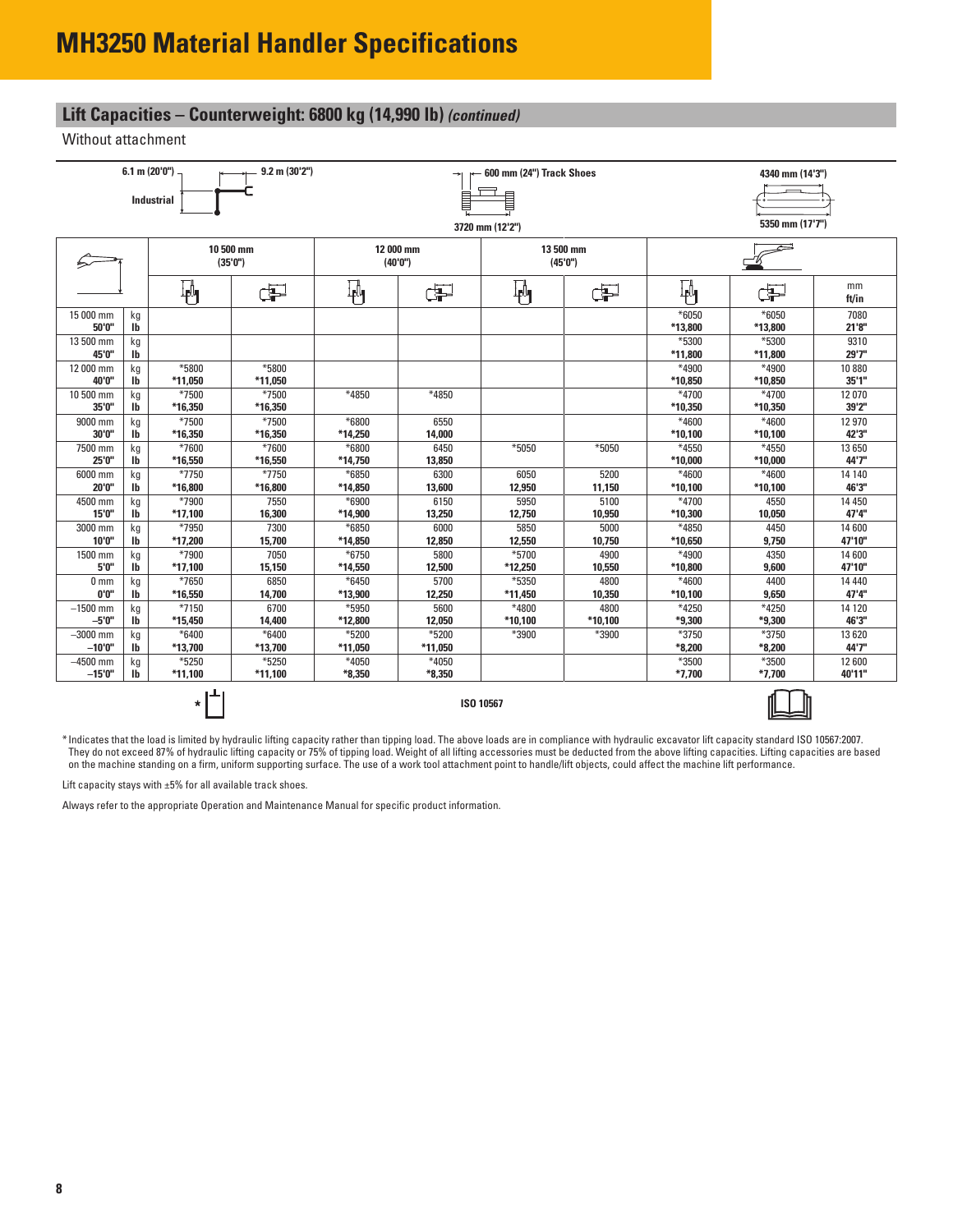# **Lift Capacities – Counterweight: 6800 kg (14,990 lb)**

Without attachment

|                     | $7.6$ m $(24'11'')$ |                   |                     | 9.2 m (30'2")       |                    | 600 mm (24") Track Shoes |                     |                         |                     |                  | 4340 mm (14'3")     |                   |                     |                  |  |
|---------------------|---------------------|-------------------|---------------------|---------------------|--------------------|--------------------------|---------------------|-------------------------|---------------------|------------------|---------------------|-------------------|---------------------|------------------|--|
|                     |                     | <b>Industrial</b> |                     |                     |                    | ▤                        |                     |                         |                     |                  |                     |                   |                     |                  |  |
|                     |                     |                   |                     |                     |                    |                          | 3720 mm (12'2")     |                         |                     |                  |                     | 5350 mm (17'7")   |                     |                  |  |
|                     |                     |                   |                     |                     |                    |                          |                     |                         |                     |                  |                     |                   |                     |                  |  |
|                     |                     |                   | 3000 mm<br>(10'0'') | 4500 mm<br>(15'0'') |                    |                          | 6000 mm<br>(20'0'') |                         | 7500 mm<br>(25'0'') |                  | 9000 mm<br>(30'0'') |                   |                     |                  |  |
|                     |                     | $\mathbf{F}_1$    | ¢P                  | $\mathbb{F}$        | Œ                  | 吶                        | æ                   | $\overline{\mathbf{F}}$ | ď                   | ₩                | ⋥                   | 吶                 | Œ                   | mm<br>ft/in      |  |
| 15 000 mm<br>50'0"  | kg<br>lb            |                   |                     |                     |                    |                          |                     |                         |                     | *5050<br>*9,800  | *5050<br>*9,800     | $*4150$<br>*9,250 | $*4150$<br>$*9,250$ | 9640<br>30'6"    |  |
| 13 500 mm           | kg                  |                   |                     |                     |                    |                          |                     |                         |                     | $*6600$          | *6600               | *3750             | *3750               | 11 370           |  |
| 45'0"               | Ib                  |                   |                     |                     |                    |                          |                     |                         |                     | *13,850          | *13,850             | $*8,300$          | $*8,300$            | 36'6"            |  |
| 12 000 mm           | kg                  |                   |                     |                     |                    |                          |                     |                         |                     | $*7400$          | $*7400$             | *3500             | *3500               | 12 690           |  |
| 40'0"               | lb                  |                   |                     |                     |                    |                          |                     |                         |                     | *16,200          | *16,200             | $*7,750$          | $*7,750$            | 41'1"            |  |
| 10 500 mm<br>35'0"  | kg<br>lb            |                   |                     |                     |                    |                          |                     |                         |                     | *7400<br>*16,150 | *7400<br>*16,150    | *3400<br>*7,450   | *3400<br>$*7,450$   | 13720<br>44'7"   |  |
| 9000 mm             | kg                  |                   |                     |                     |                    |                          |                     |                         |                     | *7550            | *7550               | *3300             | *3300               | 14 520           |  |
| 30'0"               | Ib                  |                   |                     |                     |                    |                          |                     |                         |                     | *16,350          | *16,350             | *7,250            | $*7,250$            | 47'4"            |  |
| 7500 mm             | kg                  |                   |                     |                     |                    |                          |                     |                         |                     | *7800            | *7800               | *3300             | *3300               | 15 130           |  |
| 25'0"               | Ib                  |                   |                     |                     |                    |                          |                     |                         |                     | *16.900          | *16,900             | $*7,200$          | $*7,200$            | 49'5"            |  |
| 6000 mm<br>20'0"    | kg                  |                   |                     |                     |                    |                          |                     | *9350<br>*20,200        | *9350<br>*20,200    | *8100<br>*17,600 | *8100<br>*17,600    | *3300<br>$*7,250$ | *3300<br>$*7,250$   | 15 570<br>50'11" |  |
| 4500 mm             | lb                  |                   |                     | *15 600             | *15 600            | *12 150                  | *12 150             | *10 000                 | $*10000$            | $*8500$          | *8500               | *3350             | *3350               | 15 860           |  |
| 15'0"               | kg<br>lb            |                   |                     | *33,700             | *33,700            | *26,300                  | *26,300             | *21,650                 | *21,650             | *18,400          | *18,400             | $*7,400$          | $*7,400$            | 51'11"           |  |
| 3000 mm             | kg                  |                   |                     | *17 950             | *17 950            | *13 300                  | *13 300             | *10 650                 | *10 650             | *8850            | *8850               | *3450             | *3450               | 16 000           |  |
| 10'0"               | lb                  |                   |                     | *38,750             | *38,750            | *28,800                  | *28,800             | *23,000                 | *23,000             | *19,150          | *19,150             | $*7,600$          | $*7,600$            | 52'5''           |  |
| 1500 mm             | kg                  |                   |                     | *13 250             | *13 250            | *14 100                  | *14 100             | *11 050                 | *11 050             | *9100            | 8900                | *3600             | *3600               | 15 990           |  |
| 5'0"                | lb                  |                   |                     | *31,550             | *31,550            | *30,500                  | *30,500             | *23,950                 | *23,950             | *19,650          | 19,150              | $*7,950$          | *7,950              | 52'5''           |  |
| 0 <sub>mm</sub>     | kg                  | $*3450$           | *3450               | *7600               | *7600              | *14 200                  | *14 200             | *11 150                 | 11 050              | $*9100$          | 8500                | *3800             | 3700                | 15 850           |  |
| 0'0''               | Ib                  | *7,800            | $*7.800$            | *17,450             | *17,450            | *30,750                  | *30,750             | *24,150                 | 23,750              | *19,700          | 18,300              | $*8,400$          | 8,100               | 51'11''          |  |
| $-1500$ mm<br>-5'0" | kg<br>lb            | *4000<br>$*8,950$ | *4000<br>*8.950     | *6750<br>*15,250    | $*6750$<br>*15,250 | *12 900<br>*29,500       | *12 900<br>*29,500  | *10 850<br>*23,450      | 10 600<br>22,800    | *8850<br>*19,150 | 8200<br>17,600      | *3800<br>$*8,350$ | 3750<br>8,250       | 15 550<br>50'11" |  |
| $-3000$ mm          | kg                  | $*4700$           | *4700               | *6800               | *6800              | *11 200                  | *11 200             | *10 050                 | *10 050             | *8300            | 8000                | *3450             | *3450               | 15 110           |  |
| $-10'0''$           | Ib                  | *10,450           | *10,450             | *15,300             | *15,300            | *25,600                  | *25,600             | *21,750                 | *21,750             | *17,900          | 17,200              | $*7,600$          | $*7,600$            | 49'5"            |  |
| $-4500$ mm          | kg                  |                   |                     | *7200               | *7200              | *10 700                  | *10 700             | *8900                   | *8900               | *7400            | *7400               | *3050             | *3050               | 14 4 9 0         |  |
| $-15'0''$           | lb                  |                   |                     | *16,150             | *16,150            | *23,050                  | *23,050             | *19,100                 | *19,100             | *15,850          | *15,850             | $*6,600$          | $*6,600$            | 47'4"            |  |
| $-6000$ mm          | kg                  |                   |                     |                     |                    | *8450                    | *8450               | *7250                   | *7250               | *6050            | *6050               | *3100             | $*3100$             | 13 040           |  |
| $-20'0''$           | Ib                  |                   |                     |                     |                    | *18,100                  | *18,100             | *15,450                 | *15,450             | *12,900          | *12,900             | $*6,900$          | $*6,900$            | 42'2"            |  |
|                     |                     | *                 |                     |                     |                    |                          | ISO 10567           |                         |                     |                  |                     |                   |                     |                  |  |

\* Indicates that the load is limited by hydraulic lifting capacity rather than tipping load. The above loads are in compliance with hydraulic excavator lift capacity standard ISO 10567:2007. They do not exceed 87% of hydraulic lifting capacity or 75% of tipping load. Weight of all lifting accessories must be deducted from the above lifting capacities. Lifting capacities are based on the machine standing on a firm, uniform supporting surface. The use of a work tool attachment point to handle/lift objects, could affect the machine lift performance.

Lift capacity stays with  $\pm 5\%$  for all available track shoes.

Always refer to the appropriate Operation and Maintenance Manual for specific product information.

*(continued on next page)*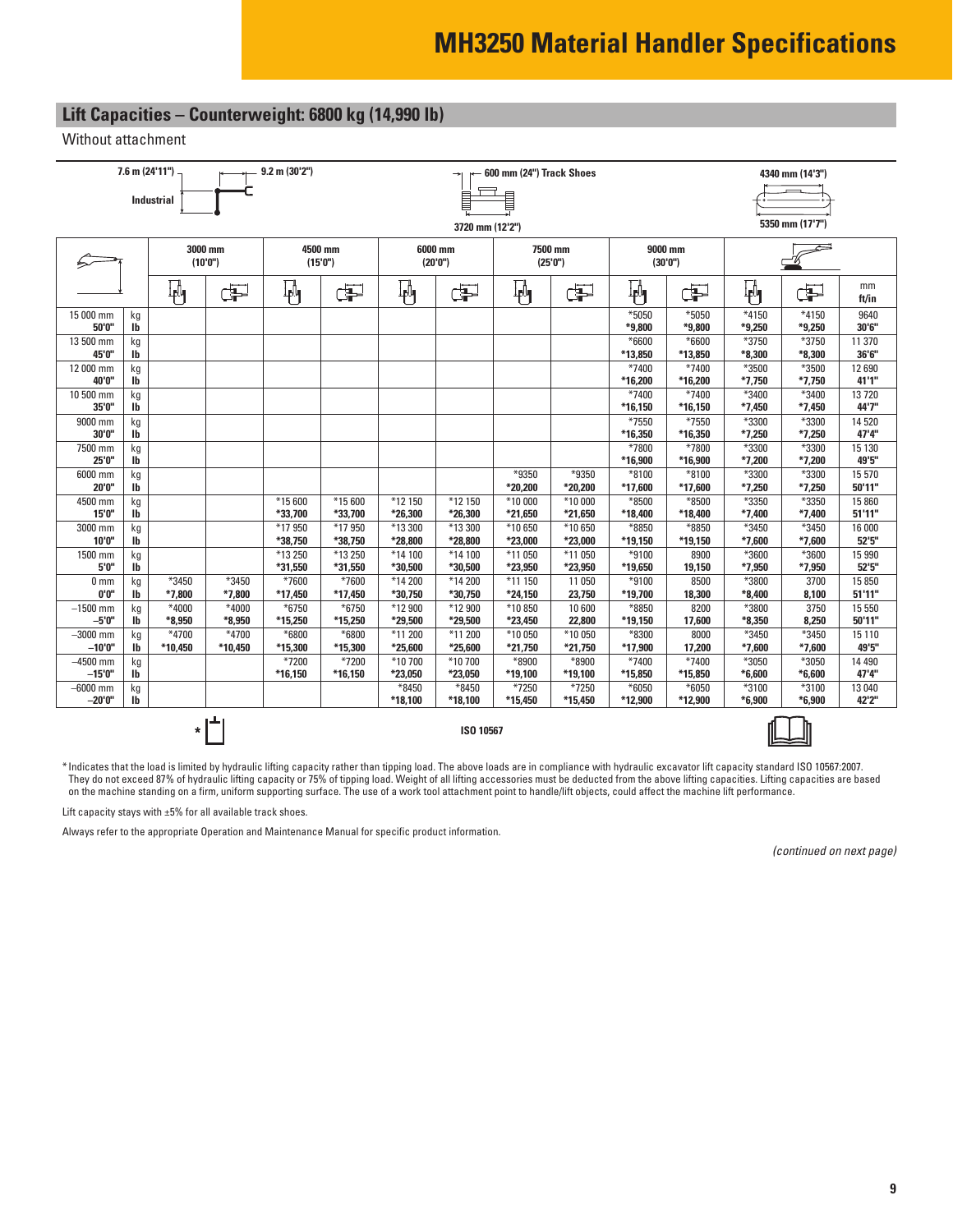# **Lift Capacities – Counterweight: 6800 kg (14,990 lb)** *(continued)*

Without attachment

|                        |                    | $7.6$ m (24'11")   |                    | $9.2$ m $(30'2'')$<br>600 mm (24") Track Shoes |                    |                  |                 | 4340 mm (14'3")   |                  |                   |                   |                  |
|------------------------|--------------------|--------------------|--------------------|------------------------------------------------|--------------------|------------------|-----------------|-------------------|------------------|-------------------|-------------------|------------------|
|                        |                    | <b>Industrial</b>  |                    | Ē                                              |                    |                  |                 |                   |                  |                   |                   |                  |
|                        |                    |                    |                    |                                                |                    |                  |                 |                   |                  |                   |                   |                  |
|                        |                    |                    |                    |                                                |                    |                  | 3720 mm (12'2") |                   |                  |                   | 5350 mm (17'7")   |                  |
|                        |                    |                    | 10 500 mm          |                                                | 12 000 mm          |                  | 13 500 mm       |                   | 15 000 mm        |                   |                   |                  |
|                        |                    |                    | (35'0'')           |                                                | (40'0'')           |                  | (45'0")         |                   | (50'0'')         |                   |                   |                  |
|                        |                    | 軜                  | Þ                  | ₩                                              | F                  | Ψ                | ď               | 軜                 | æ                | 刷                 | Œ                 | mm<br>ft/in      |
| 15 000 mm              | kg                 |                    |                    |                                                |                    |                  |                 |                   |                  | $*4150$           | $*4150$           | 9640             |
| 50'0"<br>13 500 mm     | lb                 | $*5050$            | *5050              |                                                |                    |                  |                 |                   |                  | $*9,250$<br>*3750 | *9,250<br>*3750   | 30'6"<br>11 370  |
| 45'0"                  | kg<br>Ib           | *10,050            | *10,050            |                                                |                    |                  |                 |                   |                  | *8,300            | *8,300            | 36'6"            |
| 12 000 mm              | kg                 | $*6450$            | $*6450$            | *4700                                          | $*4700$            |                  |                 |                   |                  | *3500             | *3500             | 12 690           |
| 40'0"                  | Ib                 | *13,500            | *13,500            | $*9,150$                                       | $*9,150$           |                  |                 |                   |                  | $*7,750$          | $*7,750$          | 41'1"            |
| 10 500 mm<br>35'0"     | kg<br>$\mathbf{I}$ | $*6750$<br>*14,750 | $*6750$<br>*14,750 | $*6050$<br>*12,500                             | $*6050$<br>*12,500 | *3800            | *3800           |                   |                  | *3400<br>$*7,450$ | *3400<br>$*7,450$ | 13720<br>44'7"   |
| 9000 mm                | kg                 | *6850              | *6850              | $*6250$                                        | $*6250$            | *5250            | *5250           |                   |                  | *3300             | *3300             | 14 520           |
| 30'0"                  | <b>Ib</b>          | *14,850            | *14,850            | *13,550                                        | *13,550            | *10,450          | $*10,450$       |                   |                  | $*7,250$          | $*7,250$          | 47'4"            |
| 7500 mm                | kg                 | *7000              | *7000              | *6300                                          | *6300              | *5750            | 5350            | *3600             | *3600            | *3300             | *3300             | 15 130           |
| 25'0"<br>6000 mm       | <b>Ib</b>          | *15,150<br>*7200   | *15,150<br>*7200   | *13,700<br>*6400                               | *13,700            | *12,400<br>*5750 | 11,400          | *4650             |                  | *7,200<br>$*3300$ | *7,200<br>*3300   | 49'5"            |
| 20'0"                  | kg<br>lb           | *15,550            | *15,550            | *13,900                                        | 6400<br>13,750     | *12,450          | 5250<br>11,200  | $*8,900$          | 4300<br>$*8,900$ | $*7,250$          | $*7,250$          | 15 570<br>50'11" |
| 4500 mm                | kq                 | *7400              | *7400              | *6500                                          | 6200               | *5800            | 5100            | 4950              | 4250             | *3350             | *3350             | 15 860           |
| 15'0"                  | <b>lb</b>          | *16,000            | *16,000            | *14,100                                        | 13,300             | *12,500          | 10,950          | 10,600            | 9,100            | $*7,400$          | *7,400            | 51'11"           |
| 3000 mm                | kq                 | *7600              | 7400               | $*6600$                                        | 6000               | 5750             | 4950            | 4850              | 4150             | *3450             | *3450             | 16 000           |
| 10'0"                  | lb                 | *16,400            | 15,900             | *14,300                                        | 12,850             | 12,350           | 10,650          | 10,400            | 8,900            | $*7,600$          | $*7,600$          | 52'5"            |
| 1500 mm                | kg                 | *7700              | 7100               | *6600                                          | 5800               | 5600             | 4800            | 4750              | 4100             | *3600             | $*3600$           | 15 990           |
| 5'0"                   | lb                 | *16,600            | 15,200             | *14,300                                        | 12,450             | 12,050           | 10,350          | 10,250            | 8,750            | *7,950            | *7,950            | 52'5''           |
| 0 <sub>mm</sub>        | kg                 | *7650              | 6800               | *6500                                          | 5600               | 5500             | 4700            | *4650             | 4000             | *3800             | 3700              | 15 850           |
| 0'0"                   | Ib                 | *16,500            | 14,650             | *14,050                                        | 12,050             | 11,800           | 10,100          | *9,900            | 8,600            | $*8,400$          | 8,100             | 51'11"           |
| $-1500$ mm<br>$-5'0''$ | kg<br><b>Ib</b>    | *7400<br>*15,950   | 6600<br>14,200     | $*6250$<br>*13,400                             | 5450<br>11,700     | *5250<br>*11,200 | 4600<br>9,900   | *4250<br>$*8,900$ | 3950<br>8,500    | *3800<br>$*8,350$ | 3750<br>8,250     | 15 550<br>50'11" |
| $-3000$ mm             |                    | $*6900$            | 6450               | *5750                                          | 5350               | *4700            | 4550            | *3550             | *3550            | *3450             | *3450             | 15 110           |
| $-10'0''$              | kg<br><b>Ib</b>    | *14,850            | 13,850             | *12,350                                        | 11,500             | $*10,000$        | 9,750           |                   |                  | $*7,600$          | $*7,600$          | 49'5"            |
| $-4500$ mm             | kg                 | $*6150$            | $*6150$            | *5000                                          | *5000              | *3900            | *3900           |                   |                  | *3050             | *3050             | 14 4 9 0         |
| $-15'0''$              | <b>Ib</b>          | *13,100            | *13,100            | *10,650                                        | *10,650            | $*8,100$         | $*8,100$        |                   |                  | $*6,600$          | $*6,600$          | 47'4"            |
| $-6000$ mm             | kg                 | *5000              | *5000              | *3900                                          | *3900              |                  |                 |                   |                  | *3100             | *3100             | 13 040           |
| $-20'0''$              | <b>Ib</b>          | *10,500            | *10,500            | $*8,100$                                       | $*8,100$           |                  |                 |                   |                  | $*6,900$          | $*6,900$          | 42'2"            |
|                        |                    | *                  |                    |                                                |                    | ISO 10567        |                 |                   |                  |                   |                   |                  |

\* Indicates that the load is limited by hydraulic lifting capacity rather than tipping load. The above loads are in compliance with hydraulic excavator lift capacity standard ISO 10567:2007. They do not exceed 87% of hydraulic lifting capacity or 75% of tipping load. Weight of all lifting accessories must be deducted from the above lifting capacities. Lifting capacities are based on the machine standing on a firm, uniform supporting surface. The use of a work tool attachment point to handle/lift objects, could affect the machine lift performance.

Lift capacity stays with  $\pm 5\%$  for all available track shoes.

Always refer to the appropriate Operation and Maintenance Manual for specific product information.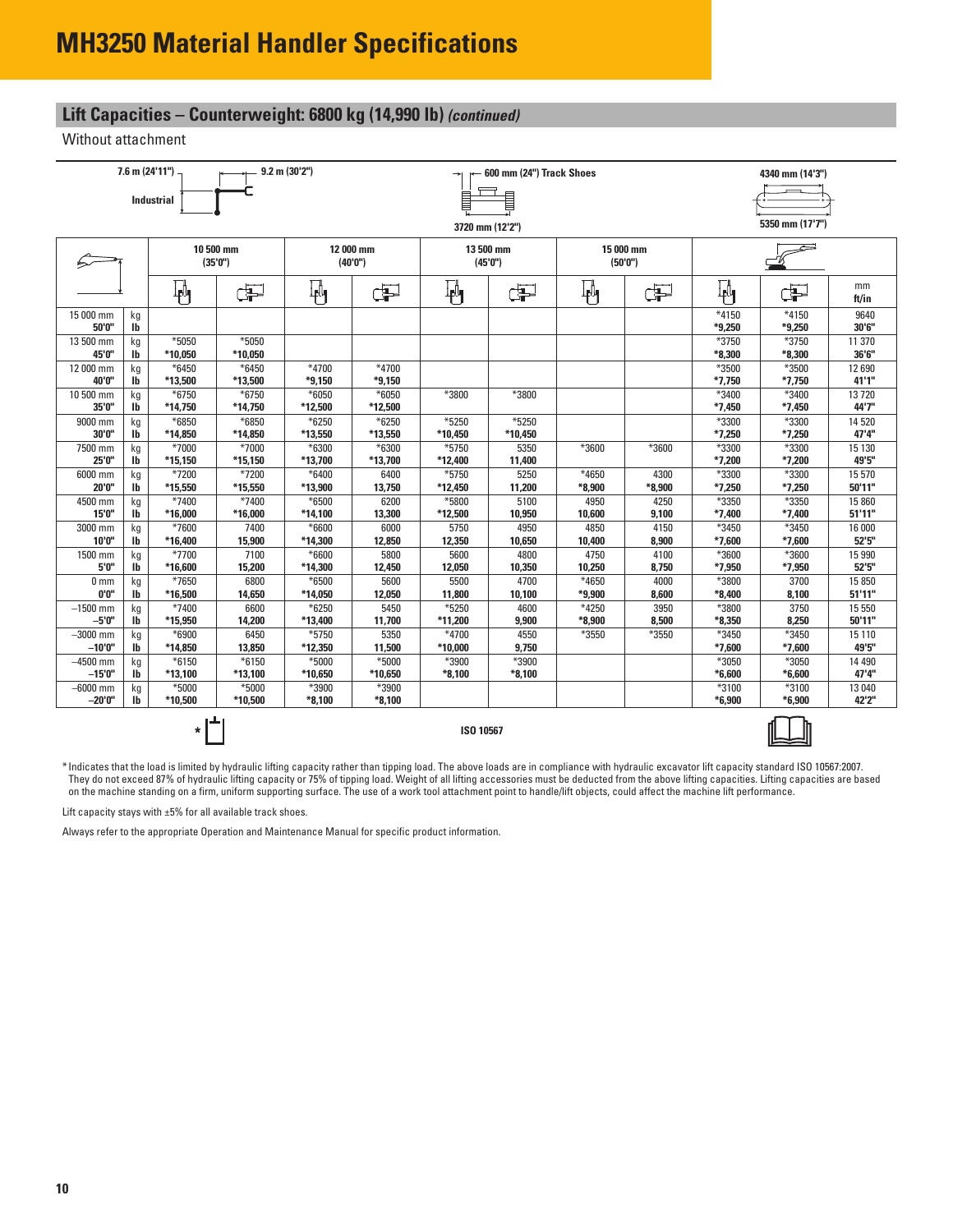### <span id="page-10-0"></span>**Work Tool Offering Guide – North America**

Not all Attachments are available in all regions. Consult your Cat dealer for configurations available in your region.

| <b>PIN-ON ATTACHMENTS</b>   |             |                |                     |
|-----------------------------|-------------|----------------|---------------------|
| <b>Undercarriage</b>        |             |                | <b>MH</b>           |
| Counterweight               |             |                | 6800 kg (14,990 lb) |
| <b>Boom Type</b>            |             |                | MH                  |
| <b>Stick Length</b>         |             | 6.1 m (20'0'') | $7.6$ m $(24'11'')$ |
| <b>Orange Peel Grapples</b> | GSH425-750  |                |                     |
|                             | GSH425-950  |                |                     |
|                             | GSH425-1150 |                | ∩                   |
|                             | GSH440-950  |                | ∩                   |
|                             | GSH440-1150 |                | ♦                   |
|                             | GSH440-1550 | ∩              |                     |
|                             | GSH525-750  |                |                     |
|                             | GSH525-950  |                | ∩                   |
|                             | GSH525-1150 |                | ♦                   |

#### **Maximum Material Density**

1800 kg/m3 (3,000 lb/yd3 )

1200 kg/m3 (2,000 lb/yd3 )

600 kg/m3 (1,000 lb/yd3 )

No Match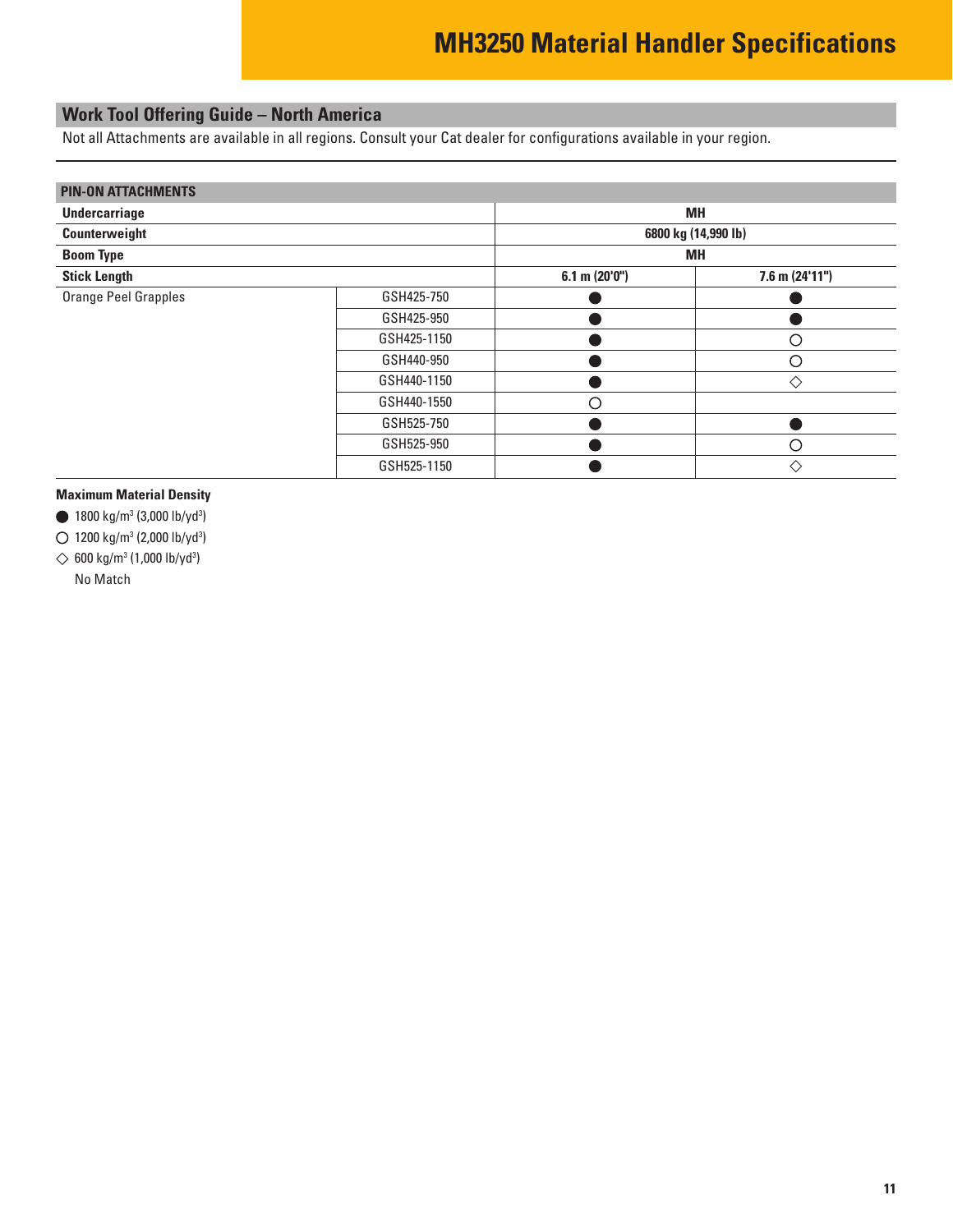# <span id="page-11-0"></span>**Work Tool Offering Guide – Europe**

Not all Attachments are available in all regions. Consult your Cat dealer for configurations available in your region.

| <b>PIN-ON ATTACHMENTS</b> |             |                     |                  |  |  |  |
|---------------------------|-------------|---------------------|------------------|--|--|--|
| Undercarriage             |             | <b>MH</b>           |                  |  |  |  |
| Counterweight             |             | 6800 kg (14,990 lb) |                  |  |  |  |
| <b>Boom Type</b>          |             |                     | <b>MH</b>        |  |  |  |
| <b>Stick Length</b>       |             | $6.1$ m (20'0")     | $7.6$ m (24'11") |  |  |  |
| Orange Peel Grapples      | GSH425-750  |                     |                  |  |  |  |
|                           | GSH425-950  |                     |                  |  |  |  |
|                           | GSH425-1150 |                     | $\circ$          |  |  |  |
|                           | GSH440-950  |                     | $\bigcirc$       |  |  |  |
|                           | GSH440-1150 |                     |                  |  |  |  |
|                           | GSH440-1550 | $\circ$             |                  |  |  |  |
|                           | GSH525-750  |                     |                  |  |  |  |
|                           | GSH525-950  |                     | $\circ$          |  |  |  |
|                           | GSH525-1150 |                     |                  |  |  |  |
|                           | GSV525-600  |                     |                  |  |  |  |
|                           | GSV525-750  |                     |                  |  |  |  |
|                           | GSV525-950  |                     | $\bigcirc$       |  |  |  |
|                           | GSV525-1150 |                     | $\circ$          |  |  |  |
|                           | GSV525-1550 | $\Diamond$          | $\Diamond$       |  |  |  |
| <b>Clamshell Grapples</b> | CTV20-1300  |                     |                  |  |  |  |
|                           | CTV20-1500  | $\circ$             |                  |  |  |  |
|                           | CTV20-1700  | $\circ$             |                  |  |  |  |
|                           | CTV20-1900  | $\circ$             |                  |  |  |  |
|                           | CTV20-2300  |                     |                  |  |  |  |
|                           | CTV30-1700  |                     |                  |  |  |  |
|                           | CTV30-1900  |                     |                  |  |  |  |

#### **Maximum Material Density**

1800 kg/m3 (3,000 lb/yd3 )

1200 kg/m3 (2,000 lb/yd3 )

→ 900 kg/m<sup>3</sup> (1,500 lb/yd<sup>3</sup>)

600 kg/m3 (1,000 lb/yd3 ) No Match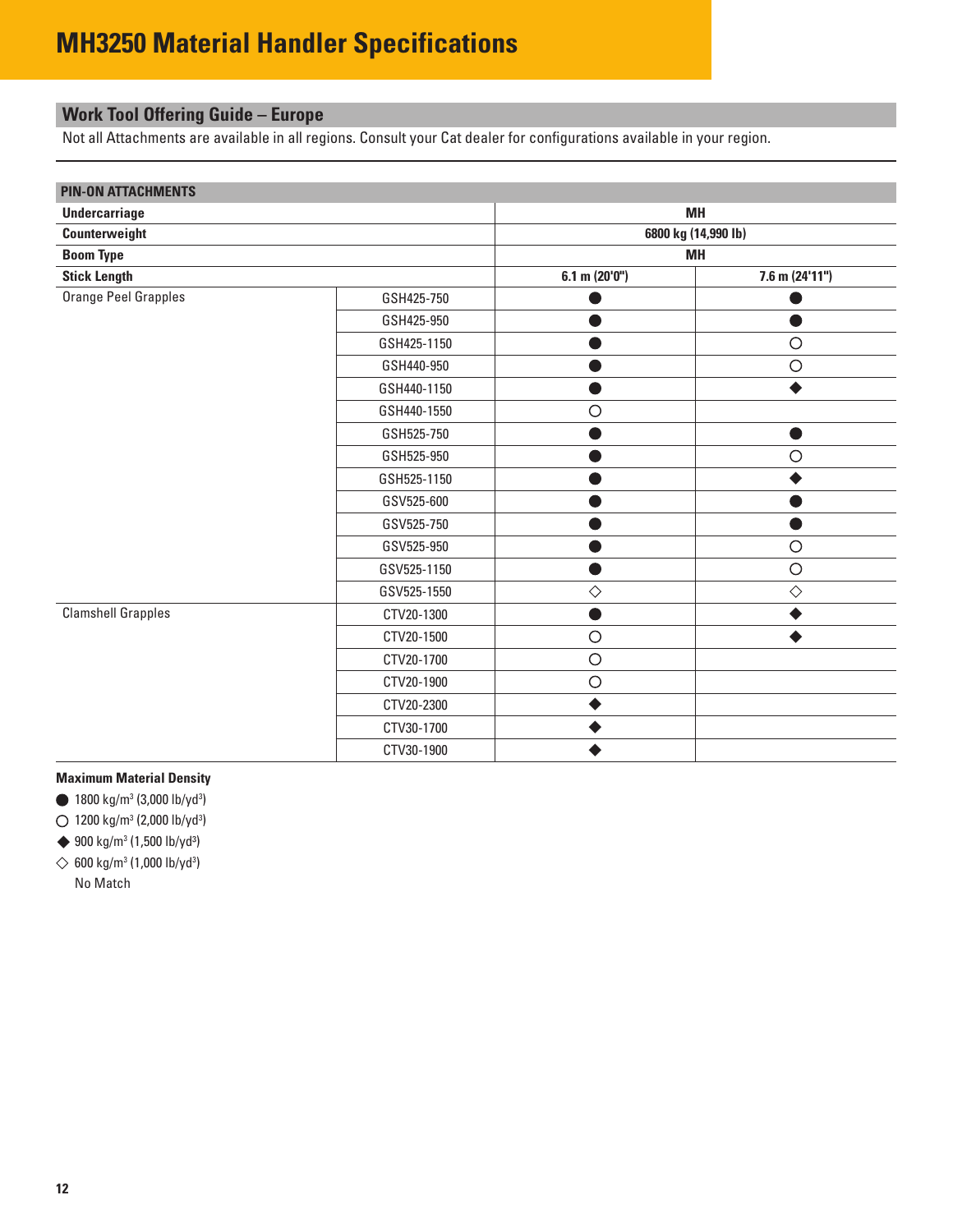### <span id="page-12-0"></span>**Dealer Installed Kits and Attachments**

Attachments may vary. Consult your Cat dealer for details.

### **CAB**

• Dual exit rear window kit (Canadian regulation)

#### **SAFETY AND SECURITY**

- 76 mm (3") retractable seat belt
- **GUARDS**
- Mesh guard full front (not compatible with cab light cover, rain protector)
- Mesh guard lower half front
- Full protection vandalism guard

### **ELECTRICAL**

• Jump start wiring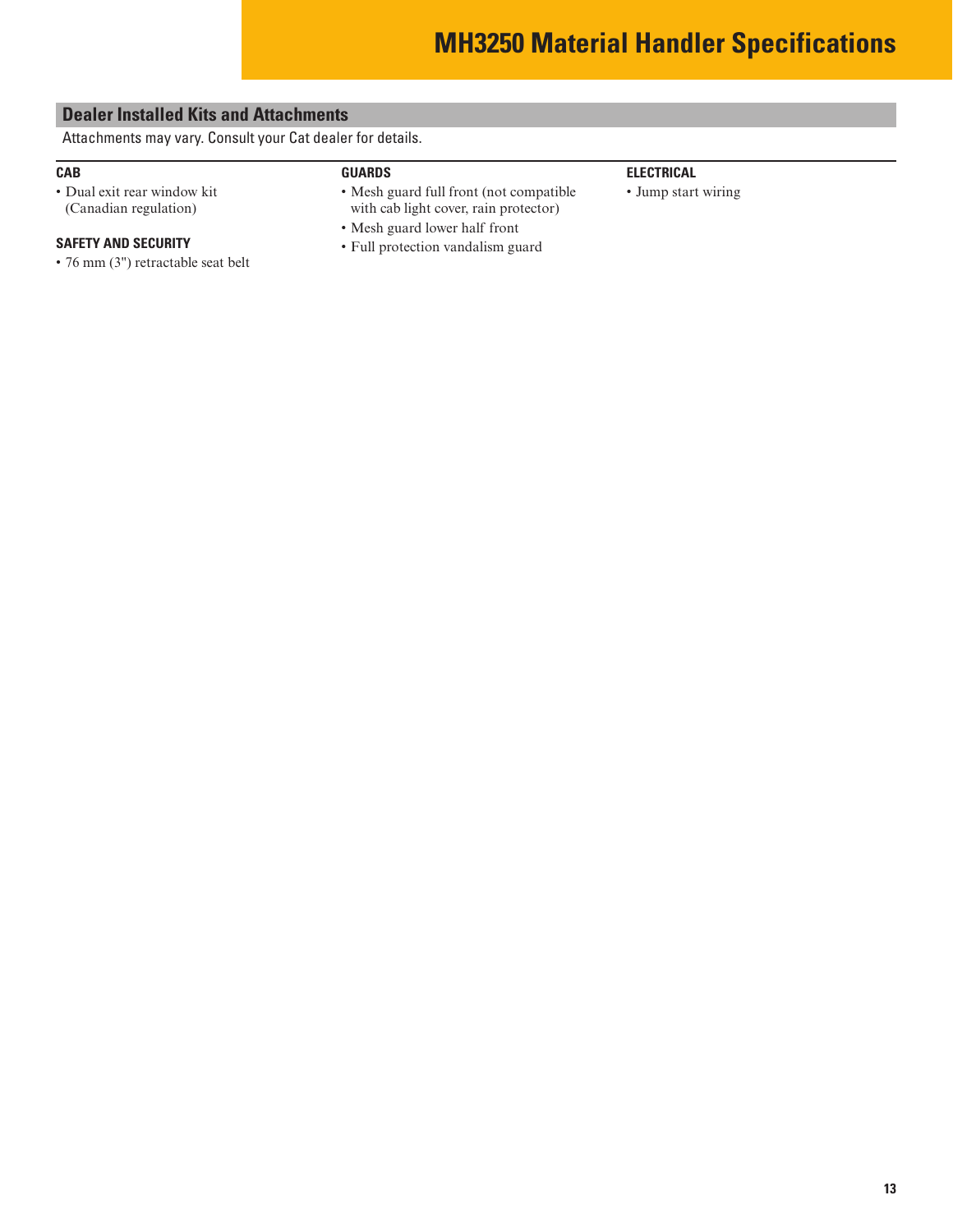# <span id="page-13-0"></span>**Standard and Optional Equipment**

Standard and optional equipment may vary. Consult your Cat dealer for details.

|                                                                         | <b>Standard</b> | <b>Optional</b> |
|-------------------------------------------------------------------------|-----------------|-----------------|
| <b>CAB</b>                                                              |                 |                 |
| Advanced sound suppressed with<br>rubber mount                          | ✓               |                 |
| High-resolution 254 mm (10")<br>LCD touchscreen monitor                 |                 |                 |
| Automatic bi-level air conditioner                                      |                 |                 |
| Jog dial and shortcut keys for<br>monitor control                       |                 |                 |
| Keyless push-to-start engine control                                    |                 |                 |
| Tilt-up left-side console                                               |                 |                 |
| Air suspension premium seat with<br>headrest, heater, ventilator        |                 |                 |
| Height-adjustable console, infinite<br>with no tool                     |                 |                 |
| 51 mm (2") orange seat belt                                             |                 |                 |
| Bluetooth® integrated radio (including<br>USB, aux port and microphone) |                 |                 |
| $2 \times 12V$ DC outlets                                               | ✓               |                 |
| Document storage                                                        |                 |                 |
| Rear storage with net                                                   | ✓               |                 |
| Overhead storage with net                                               |                 |                 |
| Cup holder                                                              |                 |                 |
| Fixed one piece windshield (P5A glass)                                  | ✓               |                 |
| Parallel wiper with washer                                              |                 |                 |
| Fixed P5A glass roof window<br>(with one piece windshield)              |                 |                 |
| Dome and lower LED interior lights                                      | ✓               |                 |
| Floor welcome light                                                     |                 |                 |
| Roller front sunscreen                                                  | ✓               |                 |
| Roller rear sunscreen                                                   |                 |                 |
| Rear window emergency exit                                              |                 |                 |
| Washable floor mat                                                      |                 |                 |
| Beacon ready                                                            |                 |                 |
| Falling object guards (FOGS)                                            |                 |                 |

| <b>CAT TECHNOLOGY</b><br>Cat Product Link™<br>Remote Services capability<br><b>ENGINE</b><br>3000 m (9,840 ft) altitude capability<br>✓<br>with no derate<br>115 amp alternator<br>✓<br>$-32^{\circ}$ C ( $-25^{\circ}$ F) cold start capability<br>52° C (125° F) high ambient temperature<br>capability<br>Single plane three horizontal<br>cooling system<br>Double element air filter with<br>integrated precleaner<br>Dual stage 4 micron main filter and<br>10 micron primary filter with water<br>separator and water separator indicator<br>switch in fuel line<br>Electric fuel priming pump<br>Secure start with Personal Identification<br>Number (PIN) code<br>Remote disable<br>Automatic engine speed control<br><b>HYDRAULIC SYSTEM</b><br>Electronic main control valve<br>✓<br>✓<br>Hydraulic main pump<br>Auto warm up and cold lock out<br>Regeneration circuit for boom and stick<br>Boom and stick lowering control<br>✓<br>check valves<br>Medium pressure (grapple rotate)<br>✓<br>and cab riser valve<br>Capability of installing additional<br>generator pump and circuit<br>Reverse swing damping valve<br>✓<br>Automatic swing parking brake<br>✓<br>High performance hydraulic return filter<br>✓<br>Two speed travel<br>✓ |                       | <b>Standard</b>                 | <b>Optional</b> |
|--------------------------------------------------------------------------------------------------------------------------------------------------------------------------------------------------------------------------------------------------------------------------------------------------------------------------------------------------------------------------------------------------------------------------------------------------------------------------------------------------------------------------------------------------------------------------------------------------------------------------------------------------------------------------------------------------------------------------------------------------------------------------------------------------------------------------------------------------------------------------------------------------------------------------------------------------------------------------------------------------------------------------------------------------------------------------------------------------------------------------------------------------------------------------------------------------------------------------------------------------------|-----------------------|---------------------------------|-----------------|
|                                                                                                                                                                                                                                                                                                                                                                                                                                                                                                                                                                                                                                                                                                                                                                                                                                                                                                                                                                                                                                                                                                                                                                                                                                                        |                       |                                 |                 |
|                                                                                                                                                                                                                                                                                                                                                                                                                                                                                                                                                                                                                                                                                                                                                                                                                                                                                                                                                                                                                                                                                                                                                                                                                                                        |                       |                                 |                 |
|                                                                                                                                                                                                                                                                                                                                                                                                                                                                                                                                                                                                                                                                                                                                                                                                                                                                                                                                                                                                                                                                                                                                                                                                                                                        |                       |                                 |                 |
|                                                                                                                                                                                                                                                                                                                                                                                                                                                                                                                                                                                                                                                                                                                                                                                                                                                                                                                                                                                                                                                                                                                                                                                                                                                        |                       |                                 |                 |
|                                                                                                                                                                                                                                                                                                                                                                                                                                                                                                                                                                                                                                                                                                                                                                                                                                                                                                                                                                                                                                                                                                                                                                                                                                                        |                       |                                 |                 |
|                                                                                                                                                                                                                                                                                                                                                                                                                                                                                                                                                                                                                                                                                                                                                                                                                                                                                                                                                                                                                                                                                                                                                                                                                                                        |                       |                                 |                 |
|                                                                                                                                                                                                                                                                                                                                                                                                                                                                                                                                                                                                                                                                                                                                                                                                                                                                                                                                                                                                                                                                                                                                                                                                                                                        |                       |                                 |                 |
|                                                                                                                                                                                                                                                                                                                                                                                                                                                                                                                                                                                                                                                                                                                                                                                                                                                                                                                                                                                                                                                                                                                                                                                                                                                        |                       |                                 |                 |
|                                                                                                                                                                                                                                                                                                                                                                                                                                                                                                                                                                                                                                                                                                                                                                                                                                                                                                                                                                                                                                                                                                                                                                                                                                                        |                       |                                 |                 |
|                                                                                                                                                                                                                                                                                                                                                                                                                                                                                                                                                                                                                                                                                                                                                                                                                                                                                                                                                                                                                                                                                                                                                                                                                                                        |                       |                                 |                 |
|                                                                                                                                                                                                                                                                                                                                                                                                                                                                                                                                                                                                                                                                                                                                                                                                                                                                                                                                                                                                                                                                                                                                                                                                                                                        |                       |                                 |                 |
|                                                                                                                                                                                                                                                                                                                                                                                                                                                                                                                                                                                                                                                                                                                                                                                                                                                                                                                                                                                                                                                                                                                                                                                                                                                        |                       |                                 |                 |
|                                                                                                                                                                                                                                                                                                                                                                                                                                                                                                                                                                                                                                                                                                                                                                                                                                                                                                                                                                                                                                                                                                                                                                                                                                                        |                       |                                 |                 |
|                                                                                                                                                                                                                                                                                                                                                                                                                                                                                                                                                                                                                                                                                                                                                                                                                                                                                                                                                                                                                                                                                                                                                                                                                                                        |                       |                                 |                 |
|                                                                                                                                                                                                                                                                                                                                                                                                                                                                                                                                                                                                                                                                                                                                                                                                                                                                                                                                                                                                                                                                                                                                                                                                                                                        |                       |                                 |                 |
|                                                                                                                                                                                                                                                                                                                                                                                                                                                                                                                                                                                                                                                                                                                                                                                                                                                                                                                                                                                                                                                                                                                                                                                                                                                        |                       |                                 |                 |
|                                                                                                                                                                                                                                                                                                                                                                                                                                                                                                                                                                                                                                                                                                                                                                                                                                                                                                                                                                                                                                                                                                                                                                                                                                                        |                       |                                 |                 |
|                                                                                                                                                                                                                                                                                                                                                                                                                                                                                                                                                                                                                                                                                                                                                                                                                                                                                                                                                                                                                                                                                                                                                                                                                                                        |                       |                                 |                 |
|                                                                                                                                                                                                                                                                                                                                                                                                                                                                                                                                                                                                                                                                                                                                                                                                                                                                                                                                                                                                                                                                                                                                                                                                                                                        |                       |                                 |                 |
|                                                                                                                                                                                                                                                                                                                                                                                                                                                                                                                                                                                                                                                                                                                                                                                                                                                                                                                                                                                                                                                                                                                                                                                                                                                        |                       |                                 |                 |
|                                                                                                                                                                                                                                                                                                                                                                                                                                                                                                                                                                                                                                                                                                                                                                                                                                                                                                                                                                                                                                                                                                                                                                                                                                                        |                       |                                 |                 |
|                                                                                                                                                                                                                                                                                                                                                                                                                                                                                                                                                                                                                                                                                                                                                                                                                                                                                                                                                                                                                                                                                                                                                                                                                                                        |                       |                                 |                 |
|                                                                                                                                                                                                                                                                                                                                                                                                                                                                                                                                                                                                                                                                                                                                                                                                                                                                                                                                                                                                                                                                                                                                                                                                                                                        |                       |                                 |                 |
|                                                                                                                                                                                                                                                                                                                                                                                                                                                                                                                                                                                                                                                                                                                                                                                                                                                                                                                                                                                                                                                                                                                                                                                                                                                        |                       |                                 |                 |
|                                                                                                                                                                                                                                                                                                                                                                                                                                                                                                                                                                                                                                                                                                                                                                                                                                                                                                                                                                                                                                                                                                                                                                                                                                                        |                       |                                 |                 |
|                                                                                                                                                                                                                                                                                                                                                                                                                                                                                                                                                                                                                                                                                                                                                                                                                                                                                                                                                                                                                                                                                                                                                                                                                                                        |                       |                                 |                 |
|                                                                                                                                                                                                                                                                                                                                                                                                                                                                                                                                                                                                                                                                                                                                                                                                                                                                                                                                                                                                                                                                                                                                                                                                                                                        |                       |                                 |                 |
|                                                                                                                                                                                                                                                                                                                                                                                                                                                                                                                                                                                                                                                                                                                                                                                                                                                                                                                                                                                                                                                                                                                                                                                                                                                        |                       |                                 |                 |
|                                                                                                                                                                                                                                                                                                                                                                                                                                                                                                                                                                                                                                                                                                                                                                                                                                                                                                                                                                                                                                                                                                                                                                                                                                                        |                       |                                 |                 |
|                                                                                                                                                                                                                                                                                                                                                                                                                                                                                                                                                                                                                                                                                                                                                                                                                                                                                                                                                                                                                                                                                                                                                                                                                                                        |                       |                                 |                 |
|                                                                                                                                                                                                                                                                                                                                                                                                                                                                                                                                                                                                                                                                                                                                                                                                                                                                                                                                                                                                                                                                                                                                                                                                                                                        |                       |                                 |                 |
|                                                                                                                                                                                                                                                                                                                                                                                                                                                                                                                                                                                                                                                                                                                                                                                                                                                                                                                                                                                                                                                                                                                                                                                                                                                        |                       |                                 |                 |
|                                                                                                                                                                                                                                                                                                                                                                                                                                                                                                                                                                                                                                                                                                                                                                                                                                                                                                                                                                                                                                                                                                                                                                                                                                                        |                       |                                 |                 |
|                                                                                                                                                                                                                                                                                                                                                                                                                                                                                                                                                                                                                                                                                                                                                                                                                                                                                                                                                                                                                                                                                                                                                                                                                                                        |                       |                                 |                 |
|                                                                                                                                                                                                                                                                                                                                                                                                                                                                                                                                                                                                                                                                                                                                                                                                                                                                                                                                                                                                                                                                                                                                                                                                                                                        | Fine swing capability | $\boldsymbol{\checkmark}^{(1)}$ |                 |
| Capability of installing<br>✓                                                                                                                                                                                                                                                                                                                                                                                                                                                                                                                                                                                                                                                                                                                                                                                                                                                                                                                                                                                                                                                                                                                                                                                                                          |                       |                                 |                 |

Cat Bio Hydraulic Oil

(1) North America only

*(continued on next page)*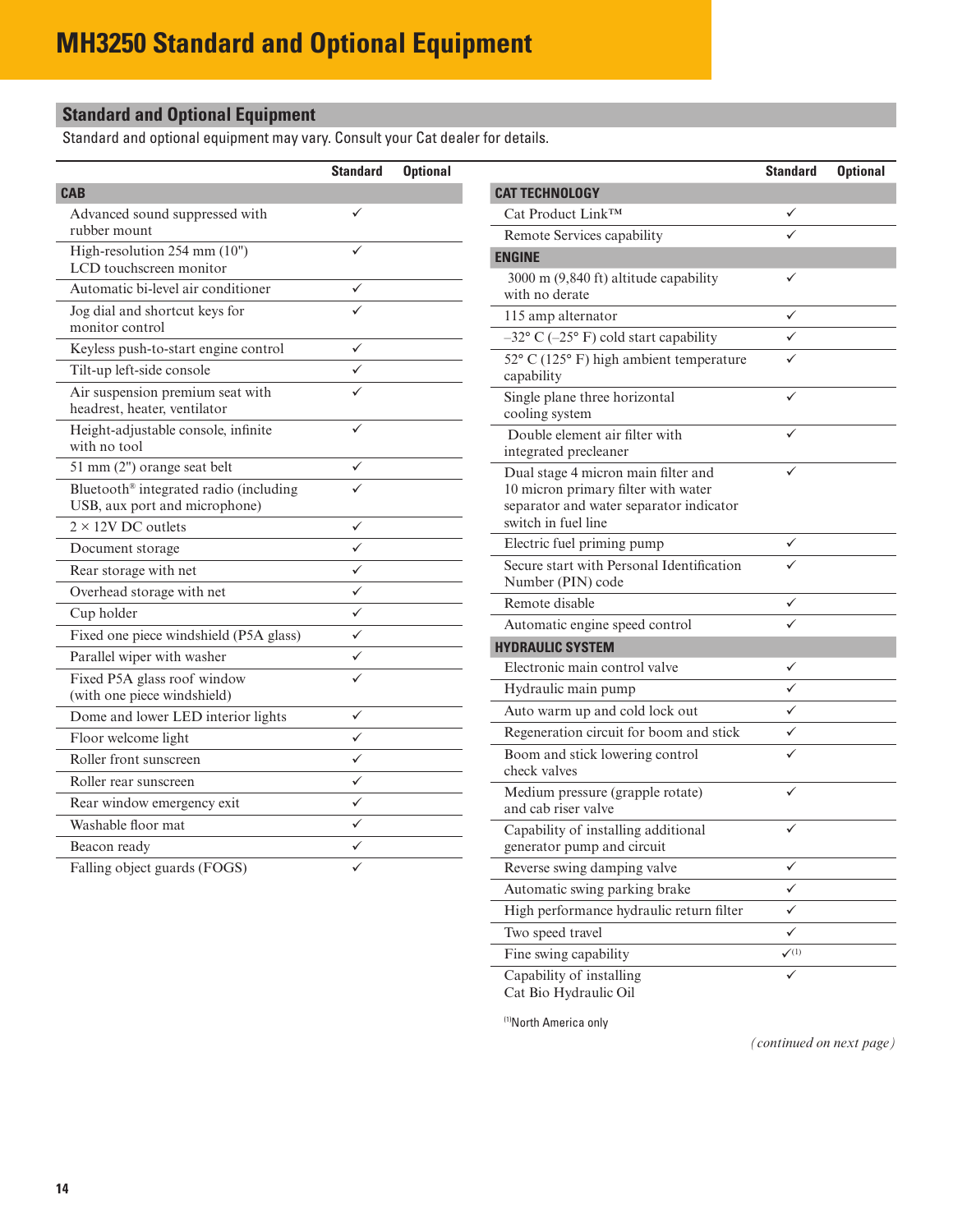# **Standard and Optional Equipment** *(continued)*

Standard and optional equipment may vary. Consult your Cat dealer for details.

|                                                                                                  | <b>Standard</b> | <b>Optional</b> |
|--------------------------------------------------------------------------------------------------|-----------------|-----------------|
| <b>UNDERCARRIAGE AND STRUCTURES</b>                                                              |                 |                 |
| Grease lubricated track GLT4, resin seal                                                         | ✓               |                 |
| Guard, heavy duty bottom without<br>swivel guard nor travel motor protection<br>(recessed bolts) |                 |                 |
| Guard, heavy duty travel motor<br>protection                                                     | $\checkmark$    |                 |
| Towing eye on base frame.<br>(ISO 15818 compliant)                                               | $\checkmark$    |                 |
| Three piece track guiding guard                                                                  |                 |                 |
| <b>BOOMS, STICKS AND LINKAGES</b>                                                                |                 |                 |
| 9.2 m (30'2") Material Handler boom                                                              | ✓               |                 |
| 6.1 m (20'0") Industrial stick                                                                   |                 |                 |
| 7.6 m (24'11") Industrial stick                                                                  |                 |                 |
| <b>ELECTRICAL SYSTEM</b>                                                                         |                 |                 |
| Generator, 25 kW with wiring<br>to stick nose                                                    |                 | ✓               |
| Power fuse module                                                                                | ✓               |                 |
| Maintenance free battery                                                                         | ✓               |                 |
| Centralized electrical disconnect switch                                                         |                 |                 |
| LED exterior lights (integrated into<br>storage box and mounted on boom<br>and stick sides)      |                 |                 |
| Compatible with Electronic Technician                                                            | ✓               |                 |

|                                                                                      | <b>Standard</b> | <b>Optional</b> |
|--------------------------------------------------------------------------------------|-----------------|-----------------|
| <b>SERVICE AND MAINTENANCE</b>                                                       |                 |                 |
| Service platform with anti-skid plate<br>and recessed bolts                          | $\checkmark$    |                 |
| Grouped location for engine oil<br>and fuel filters                                  | ✓               |                 |
| Sampling ports for Scheduled Oil<br>Sampling $(S \cdot O \cdot S^{SM})$              | ✓               |                 |
| Remote flash                                                                         | ✓               |                 |
| <b>SAFETY AND SECURITY</b>                                                           |                 |                 |
| RH handrail and hand hold<br>$(ISO 2867$ compliant)                                  | ✓               |                 |
| Standard visibility mirror package                                                   | ✓               |                 |
| Signaling/warning horn                                                               |                 |                 |
| Secondary engine shutoff switch, still<br>accessible while cab is in raised position |                 |                 |
| Capability to electrically connect<br>a beacon                                       | ✓               |                 |
| Rear and side view cameras                                                           | ✓               |                 |
| Caterpillar One Key Security System                                                  | ✓               |                 |
| Lockable external tool/storage box                                                   | ✓               |                 |
| Door locks and cap locks including<br>fuel and hydraulic tanks                       | ✓               |                 |
| Lockable fuel drain compartment                                                      | ✓               |                 |
| <b>COOLING SYSTEM</b>                                                                |                 |                 |
| Cooling fan with reverse fan function                                                | ✓               |                 |